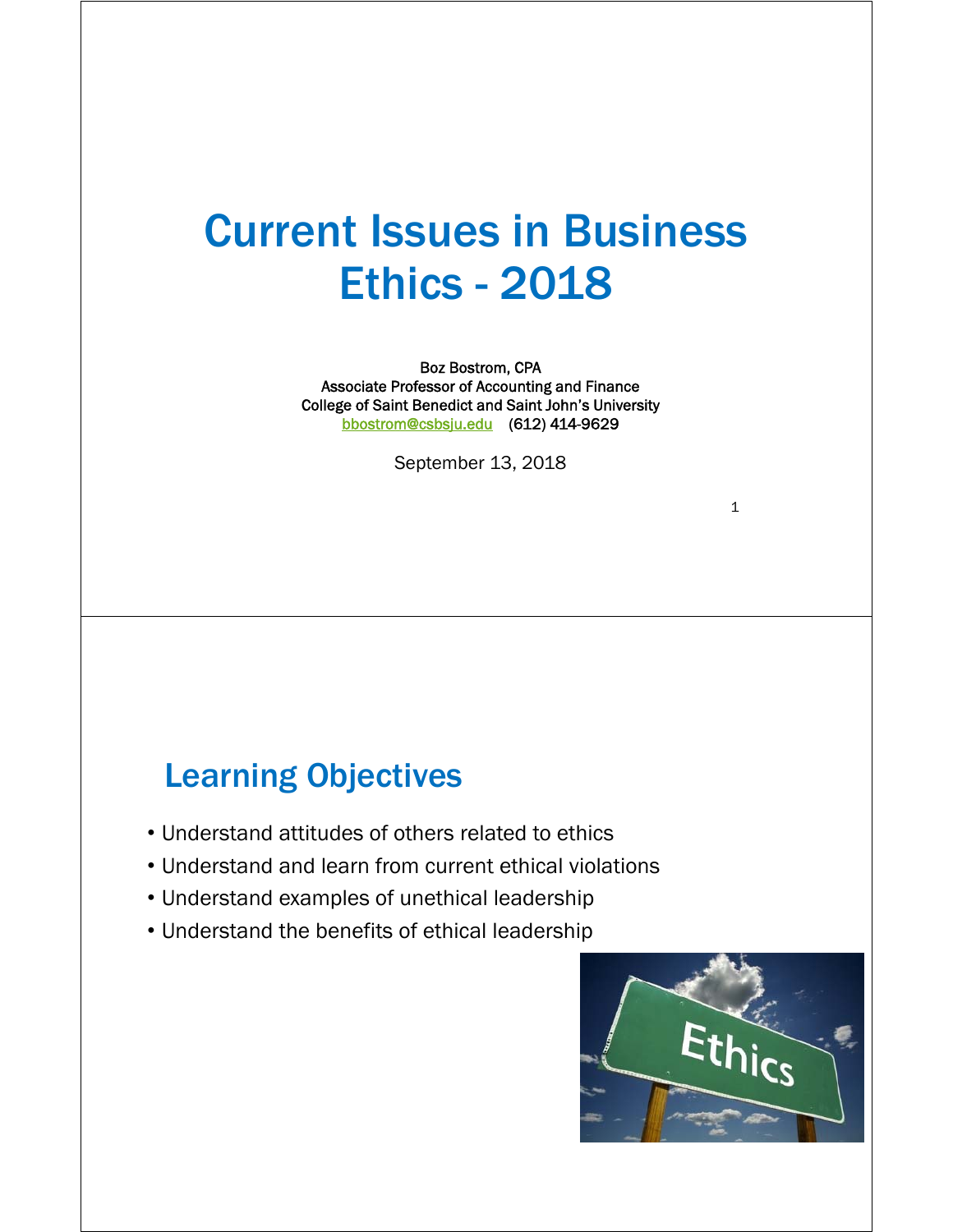# Ethical Attitudes

## Introduction to Ethics

- What are ethics?
	- Moral principles
	- Rules of conduct followed by an individual or group

3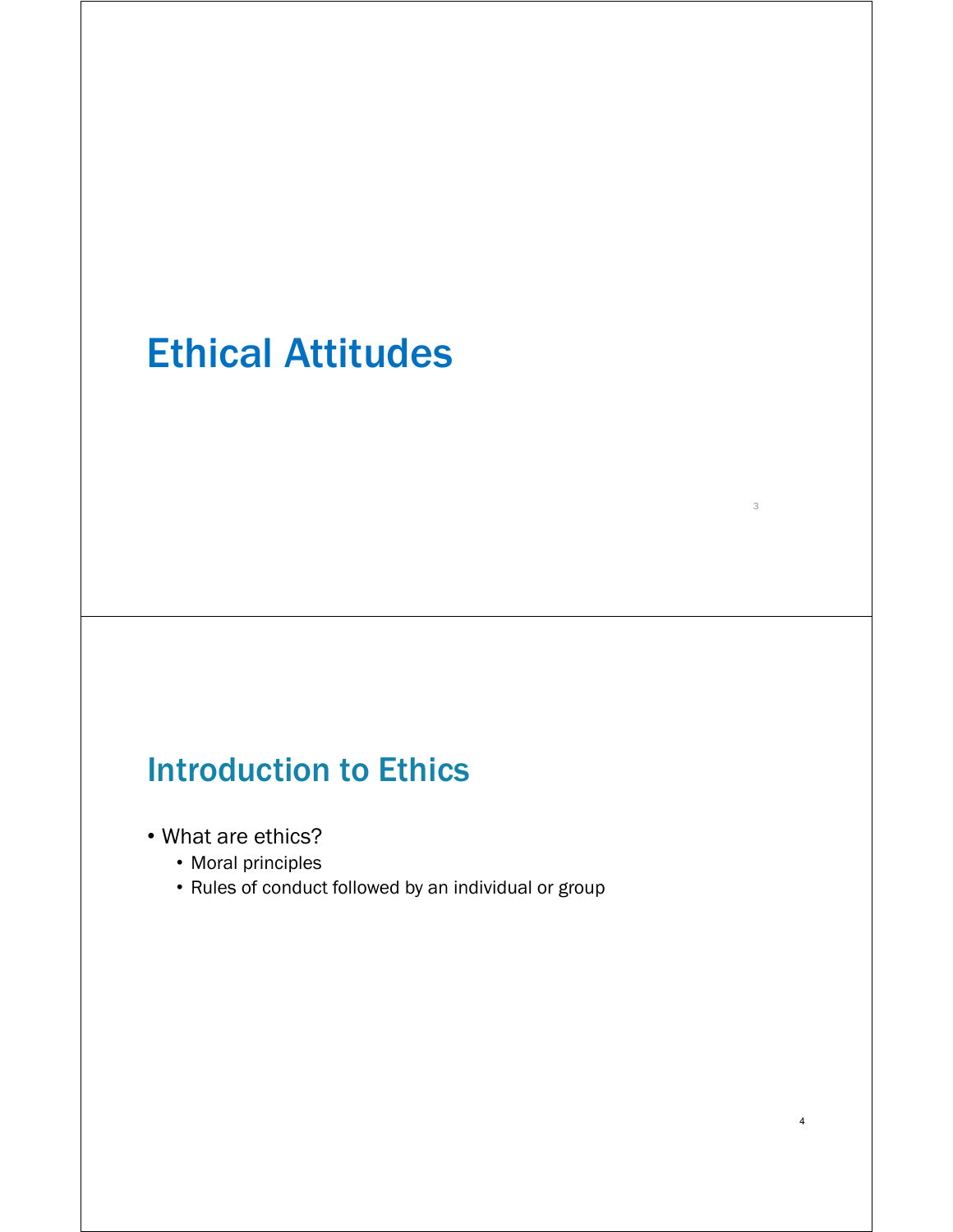## Why be ethical?

- Compliance with rules, regulations, codes
- Stakeholder confidence, trust and loyalty
- Social acceptance / respect of peers
- Personal pride

#### Gallup Poll – rate honesty and ethical standards "high" or "very high"

- Nurses
- Military officers
- Medical doctors
- Police officers
- Accountants
- Auto mechanics
- Newspaper reporters
- Lawyers
- Business executives
- Insurance salespeople
- Members of congress
- 82%
- 71%
- 65%
- 56%
- 39%
- 32%
- 25%
- 18%
- 16%
- 11%
- 11%

December 2017 – 1,000+ adults in the US (accountants from Dec 2015, Insurance salespeople from Dec 2016)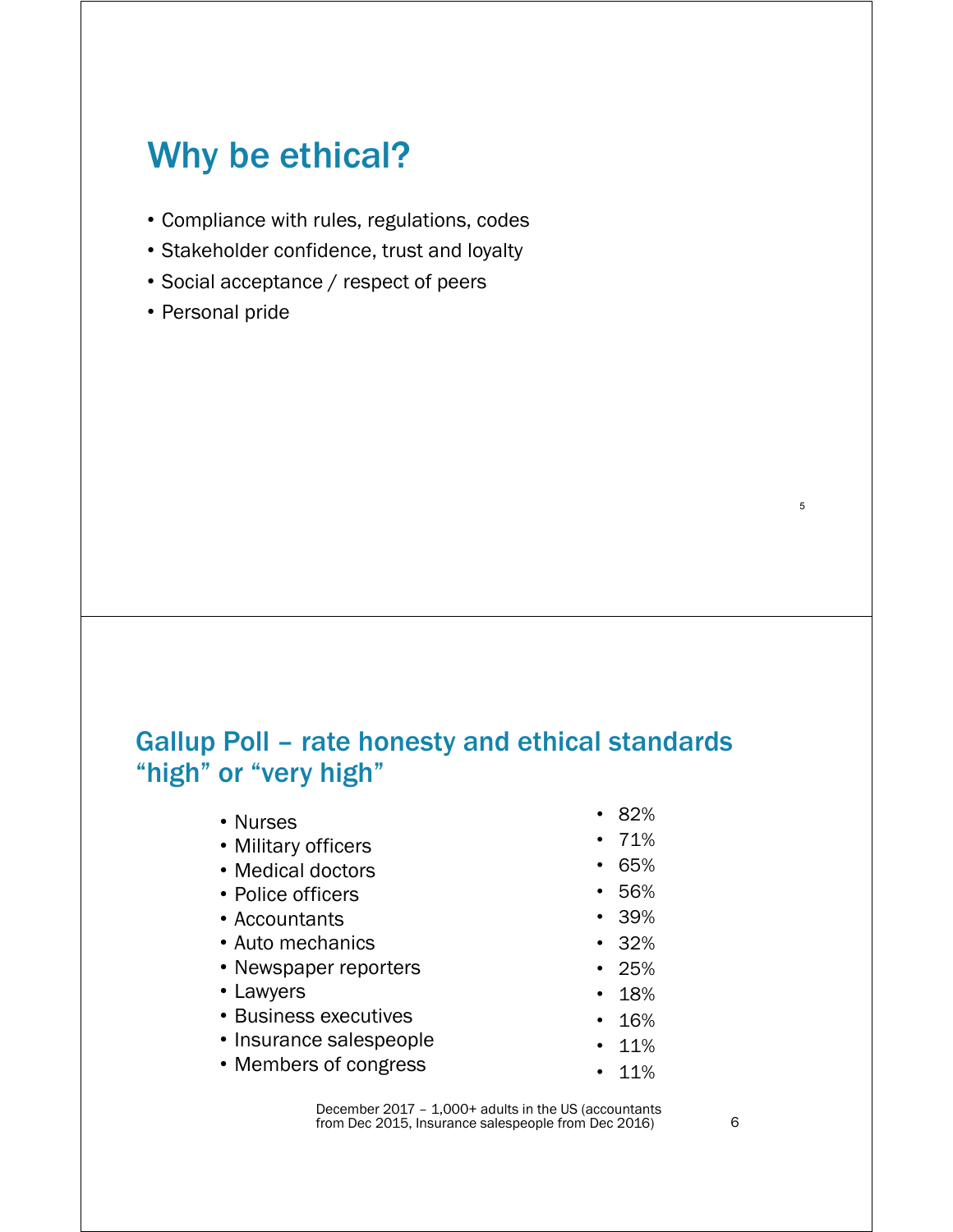

#### Gallup - Percent surveyed who rate honesty and ethical standards high or very high

### Other research

Survey performed by The Institutes (3,000 insurance professionals):

- 90% feel that insurance professionals are largely ethical
- 55% believe the public feels insurance professionals are largely unethical

8

• 52% believe industry will become more ethical over next 10 years

Reasons to act unethically:

- Pressure to meet business objectives 41%
- Working with unethical colleagues 24%
- Being pushed by customers 23%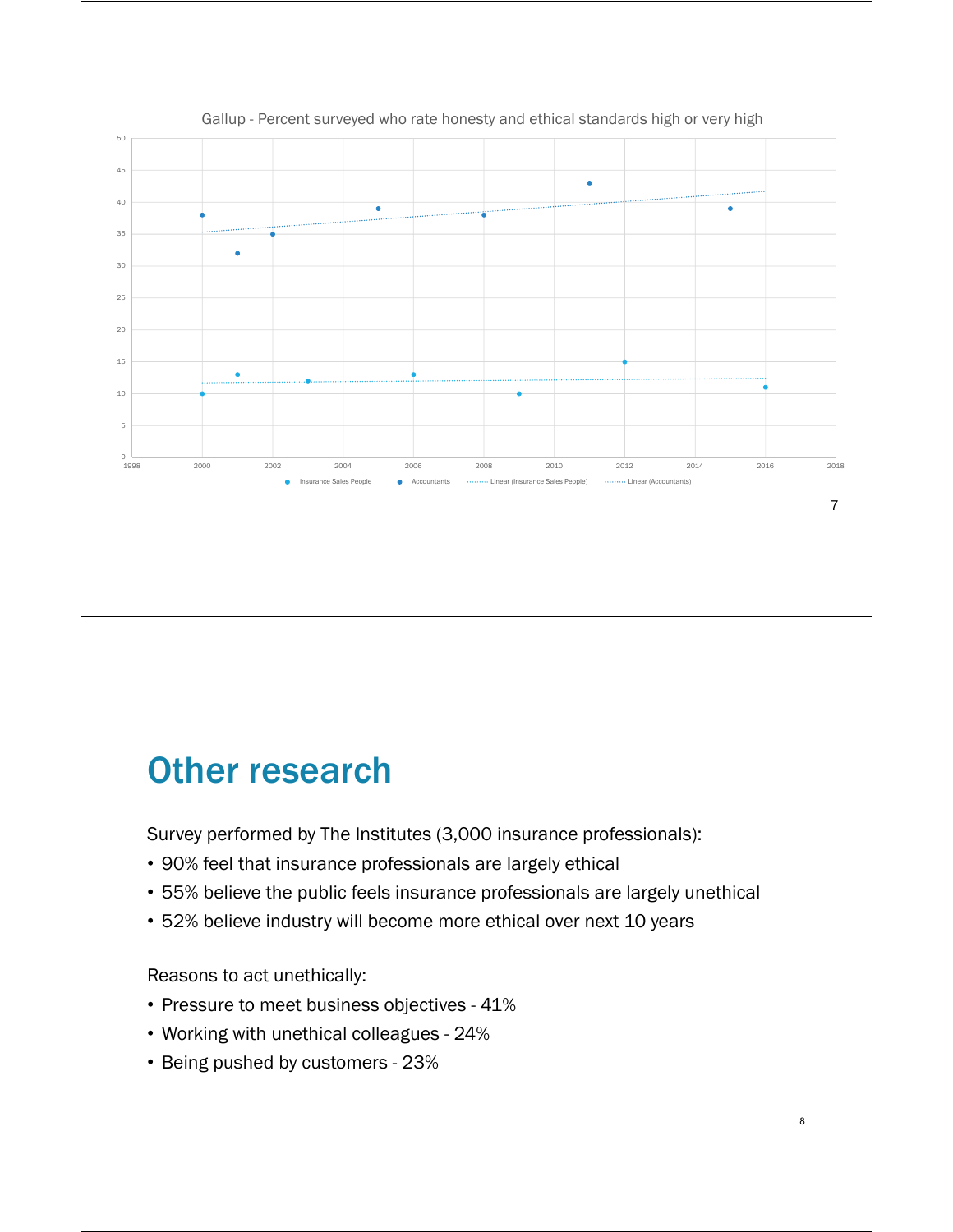## Quick Quiz

- 1. According to the FBI, what is the annual loss each year due to (non-health) insurance fraud?
	- A) \$40M
	- B) \$400M
	- C) \$4B
	- D) \$40B
	- E) \$400B

## Quick Quiz

- 1. According to the FBI, what is the annual loss each year due to (non-health) insurance fraud?
	- A) \$40M
	- B) \$400M
	- C) \$4B
	- D) \$40B
	- E) \$400B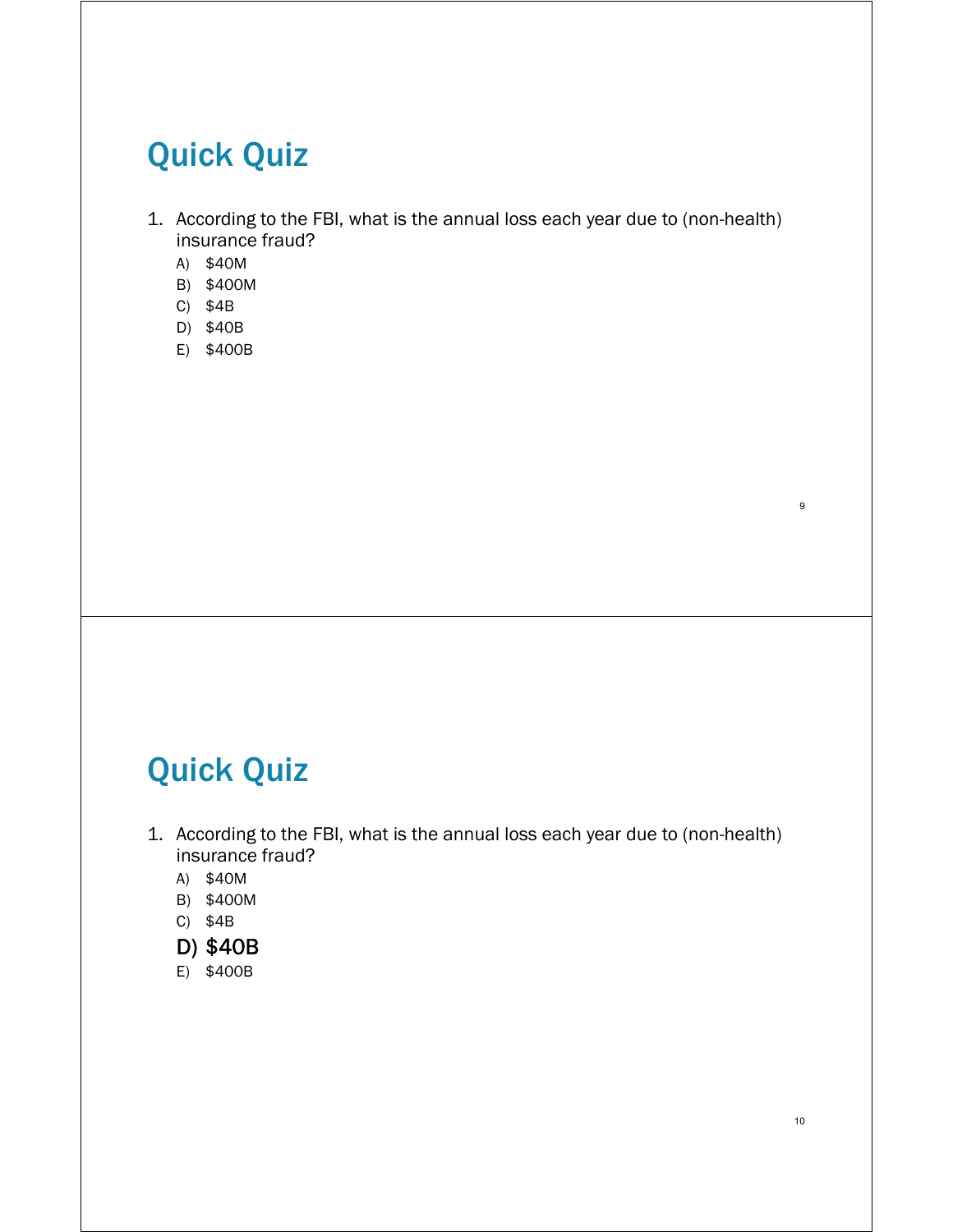## Top Ten Types of Insurance Fraud

- 1. Stolen Car
- 2. Car Accident
- 3. Car Damage
- 4. Health Insurance Billing
- 5. Unnecessary Medical Procedures
- 6. Staged Home Fires
- 7. Storm Fraud
- 8. Abandoned House Fire
- 9. Faked Death
- 10.Renter's Insurance

Current Trends in Ethical Violations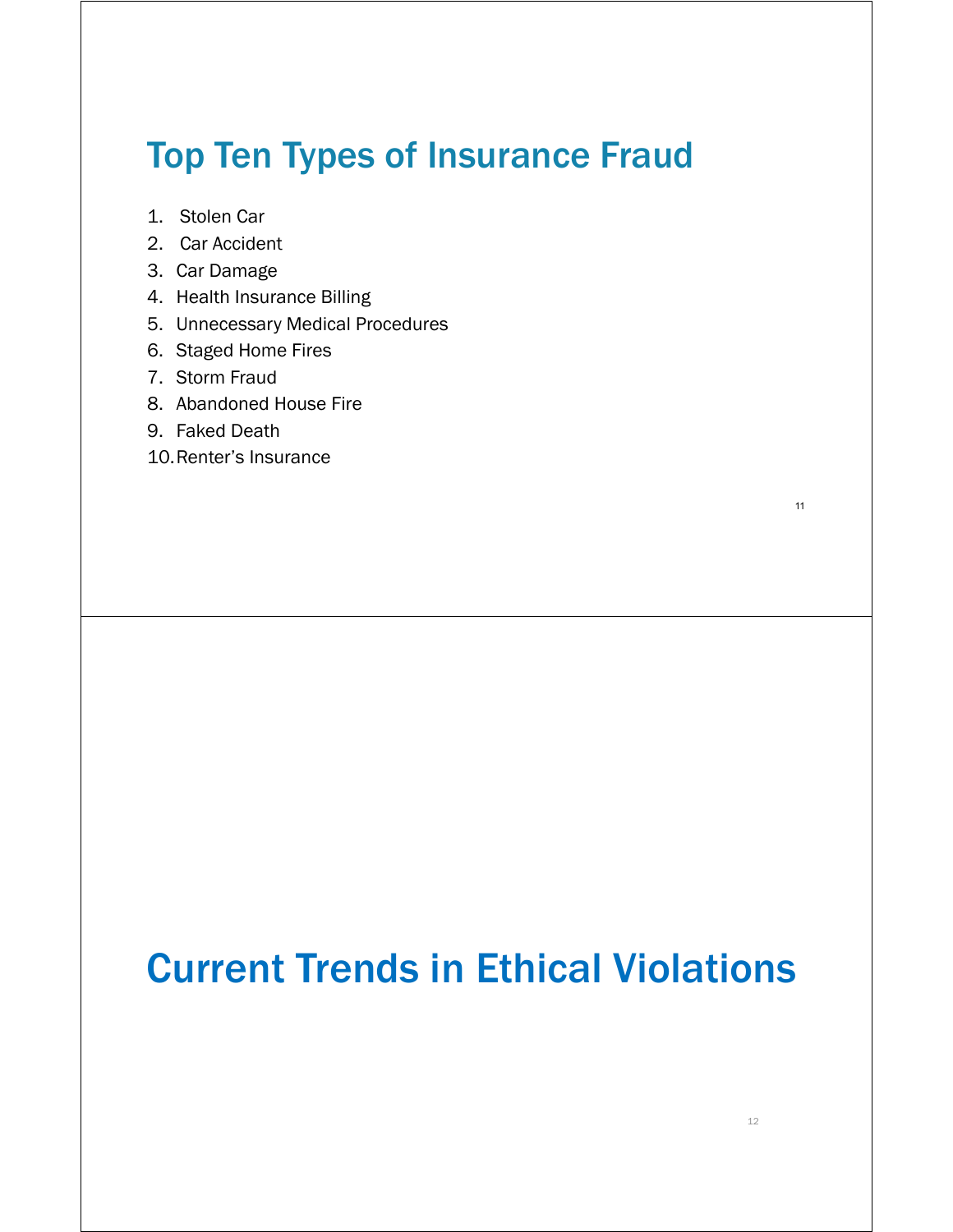## IRS 2017 Criminal Investigation Report

- More than 2,000 agents took part in over 3,000 investigations
- There were 2,300 indictments and 2,500 were sentenced
- How much tax fraud was identified?
- \$2.5 billion
- There are about 25 field offices, of which St. Paul is one
	- Covers Minnesota, Wisconsin, and the Dakotas

### St. Paul Field Office - Highlights

- Mark and Ornella Hammerschmidt operated an immigration and tax preparation business, Prepared and filed more than 1,000 fraudulent federal income tax returns.
	- Incorrect filing statuses, fictitious losses, fictitious credits,
	- Often did not sign returns
- Mark Hammerschmidt was sentenced to 135 months in prison and ordered to pay \$1.8 million in restitution.
- Ornella Hammerschmidt was sentenced to 48 months in prison and ordered to pay \$45,000 in restitution.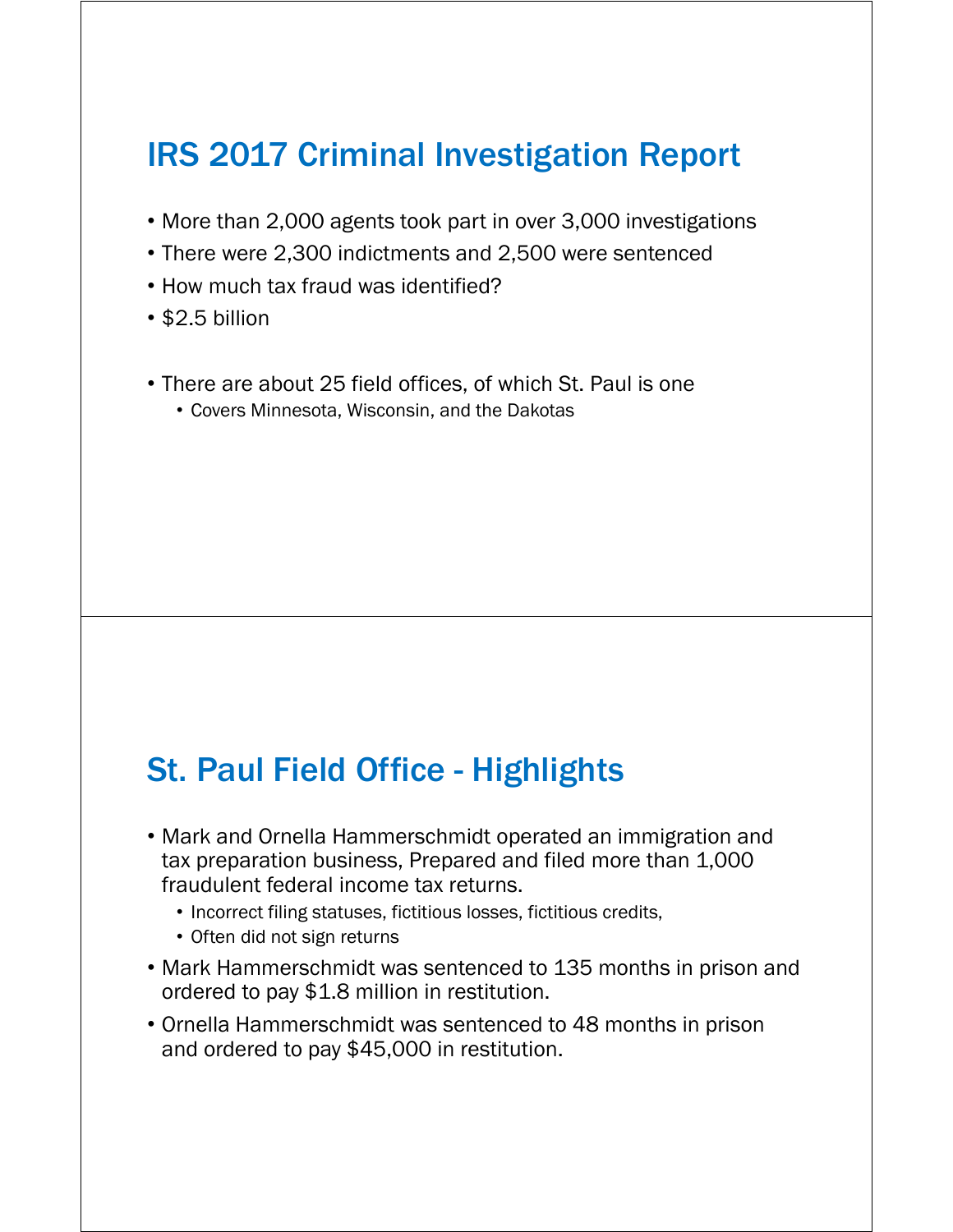## St. Paul Field Office - Highlights



- Diane L. Kroupa and her husband, Robert E. Fackler, were sentenced to 34 months and 24 months in prison, respectively
	- Kroupa had been a Tax Court judge for 11 years!
- Between 2004 and 2010, Kroupa and Fackler deliberately understated their taxable income by about \$1,000,000
	- Mainly personal expenses on their Schedule C's
- Provided false documents to their tax preparer and to an IRS agent

## Ethical Violations in the Insurance Industry

- Insurance Fraud committed by CPA's
	- Abraham Grossman from Long Island
		- 78 year old CPA, created a fake identity. Applied or unemployment insurance, retirement benefits and welfare benefits
		- Sentenced to two years in prison
	- Earle Turner Sr. from Georgia
		- 67 year old CPA took out life insurance on elderly clients for whom he prepared taxes
		- Collected only \$11,000 before caught
		- Faces up to 10 years in prison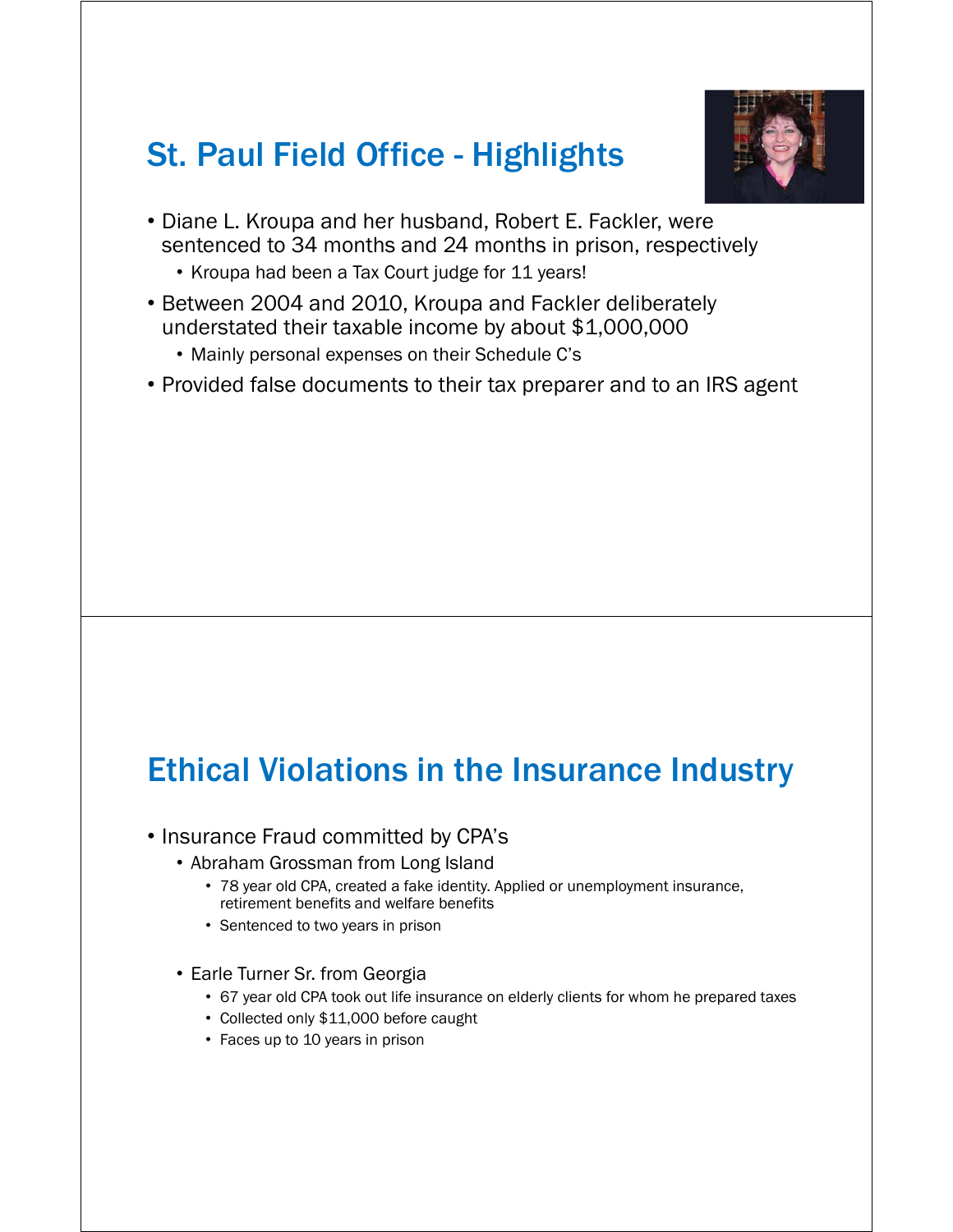## Ethical Violations in the Insurance Industry

- Wells Fargo car insurance scandal
	- Charged 570,000 clients for car insurance not needed
		- To get an auto loan from Wells Fargo, must have comprehensive and collision insurance
		- Wells Fargo can buy insurance if client doesn't have it and then charge the client
		- But it did so for clients who already had the insurance
	- 20,000 had vehicles repossessed
	- \$1 billion fines
	- Another nearly \$100 million in restitution

#### Ethical decision making model

- 1. Identify the ethical issue(s) involved
- 2. Identify the two "clear" options
- 3. Consider how stakeholders would be affected by these two clear options
- 4. Use moral imagination to come up with "hybrid" options usually the best result
	- Consider your 'blind spots' / Discuss with independent parties
- 5. Finalize and communicate decision
- 6. Change decision if needed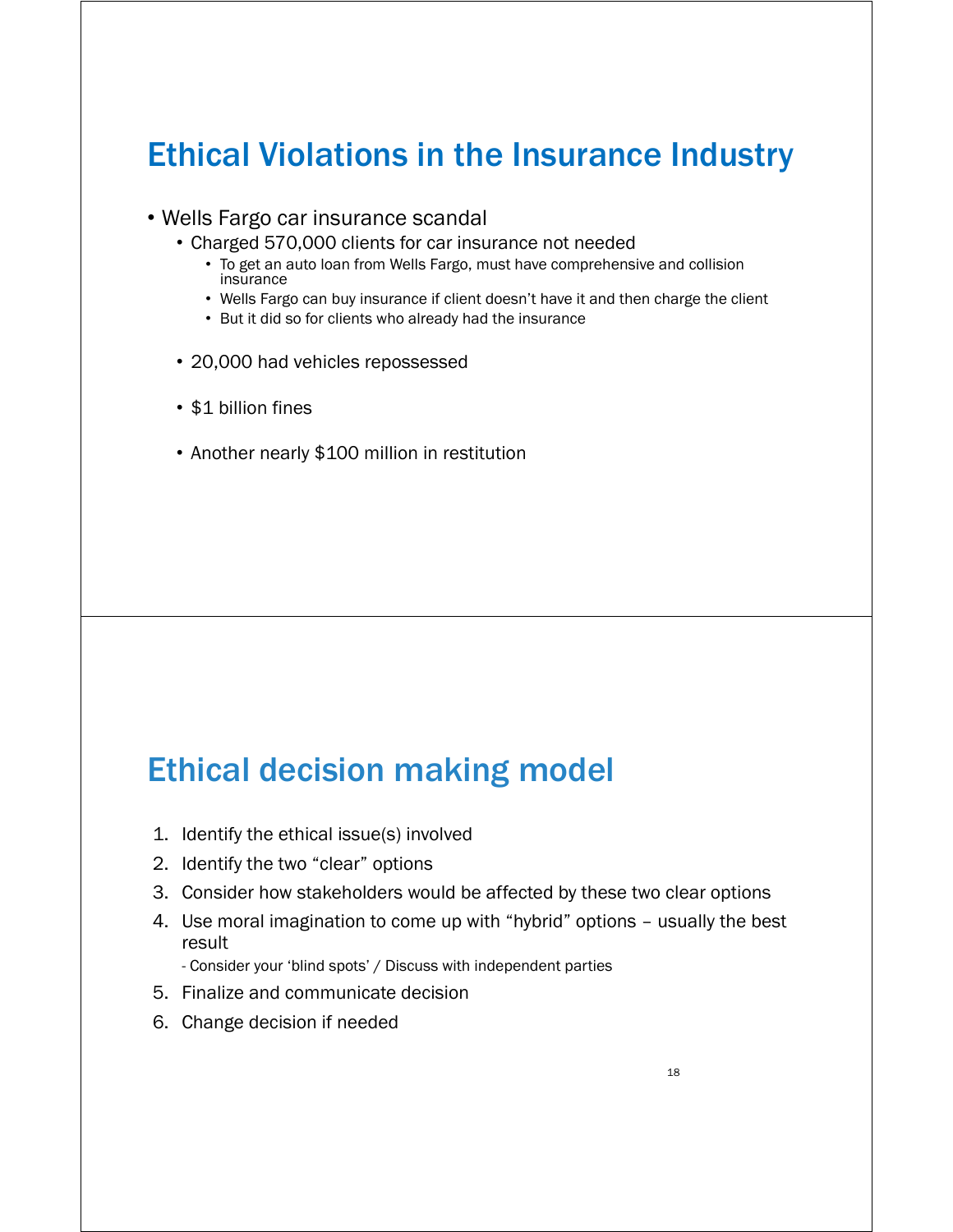## Unethical Behavior - Confidentiality

#### Case Study

- You receive an email from your boss asking you to pull together an analysis
- In scanning the email chain, you see that your company is negotiating the acquisition of a competitor, and you see information detailing how the price was derived
- You realize the partner probably didn't mean to send you that confidential information
- What do you do?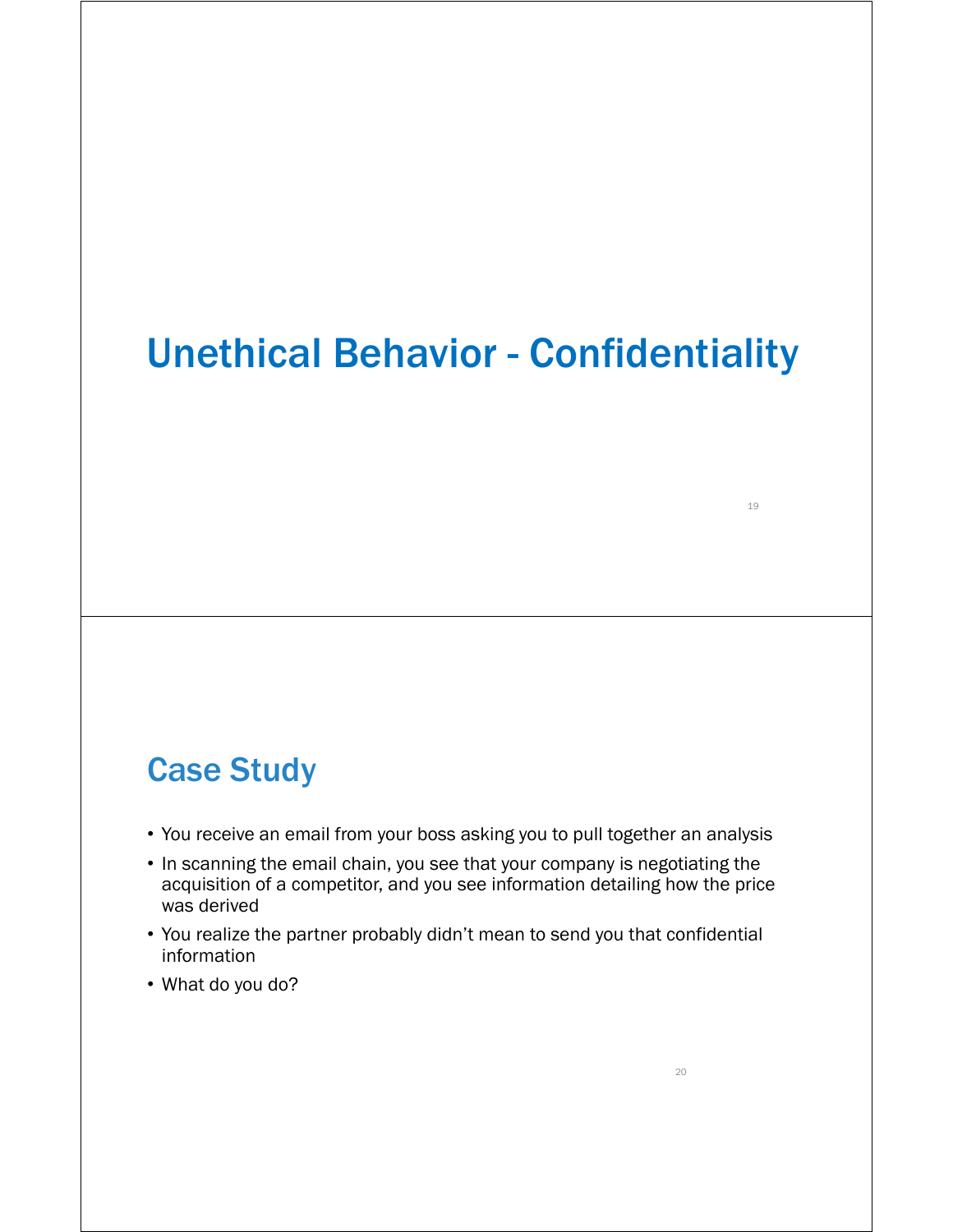

## **Timeline**

- Shane Fleming
	- VP of Sales at Lifetime Fitness
- Feb 23, 2015 In-house lawyer tells Fleming that LTM is being acquired. Fleming passes info along to a friend and business partner, Bret Beshey
	- Agreed that Beshey would trade (or tell others to do so) and share profits with Fleming

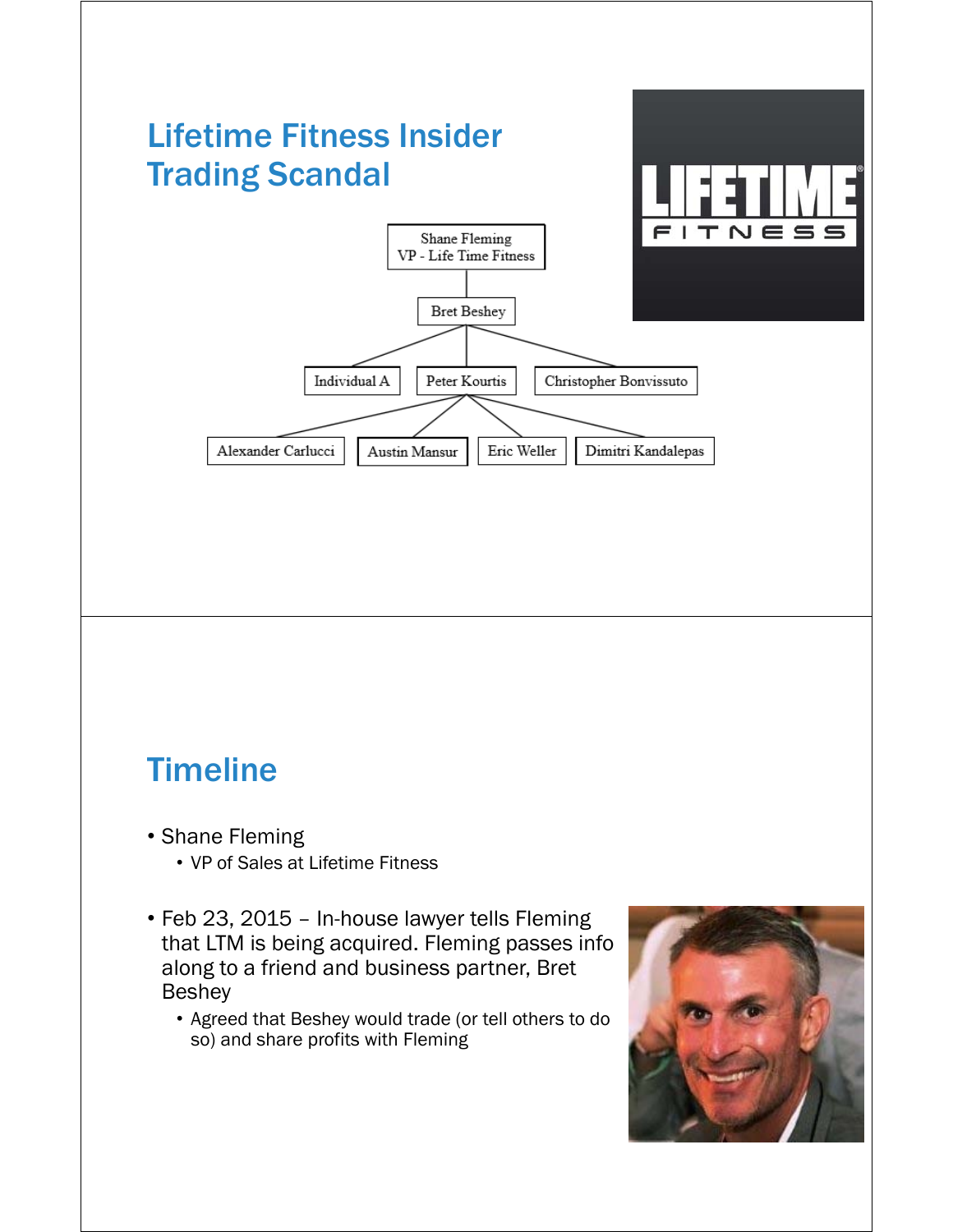### Brett's phone call to brokerage firm

"If you are trading, and I've heard of, uh, companies that are trading and eventually they sometimes are bought and they go private and the company will buyout all of the existing stock that is outstanding, you know. So how does that work? Like, say for example if I had, uh, if I had just bought options on a stock, if I bought, uh, options on a stock, and say I bought the options, like say I bought March 25s on it. . . . If I bought calls, for the March 25 and say that went up to, say the company, say the stock was trading at like 20, uh, say it was trading at 24 and my options are at 25, and say the company gets bought for 30, then do they cover the outstanding options?"

#### Timeline

- Feb 24 March 5 Information passed to 7 more individuals. About 2,300 call options purchased (along with a small amount of shares)
	- Stock price around \$58 per share, options mainly purchased at \$65/share • Almost all would expire in less than one month
- March 5 (after close of trading) Wall Street journal reports LTM will be purchased.
	- Share price jumps to as high as \$69 per share. Most options sold
- March 16 LTM announced deal. Stock jumps to \$71 per share • Final options sold
- June 10 LTM sold / de-listed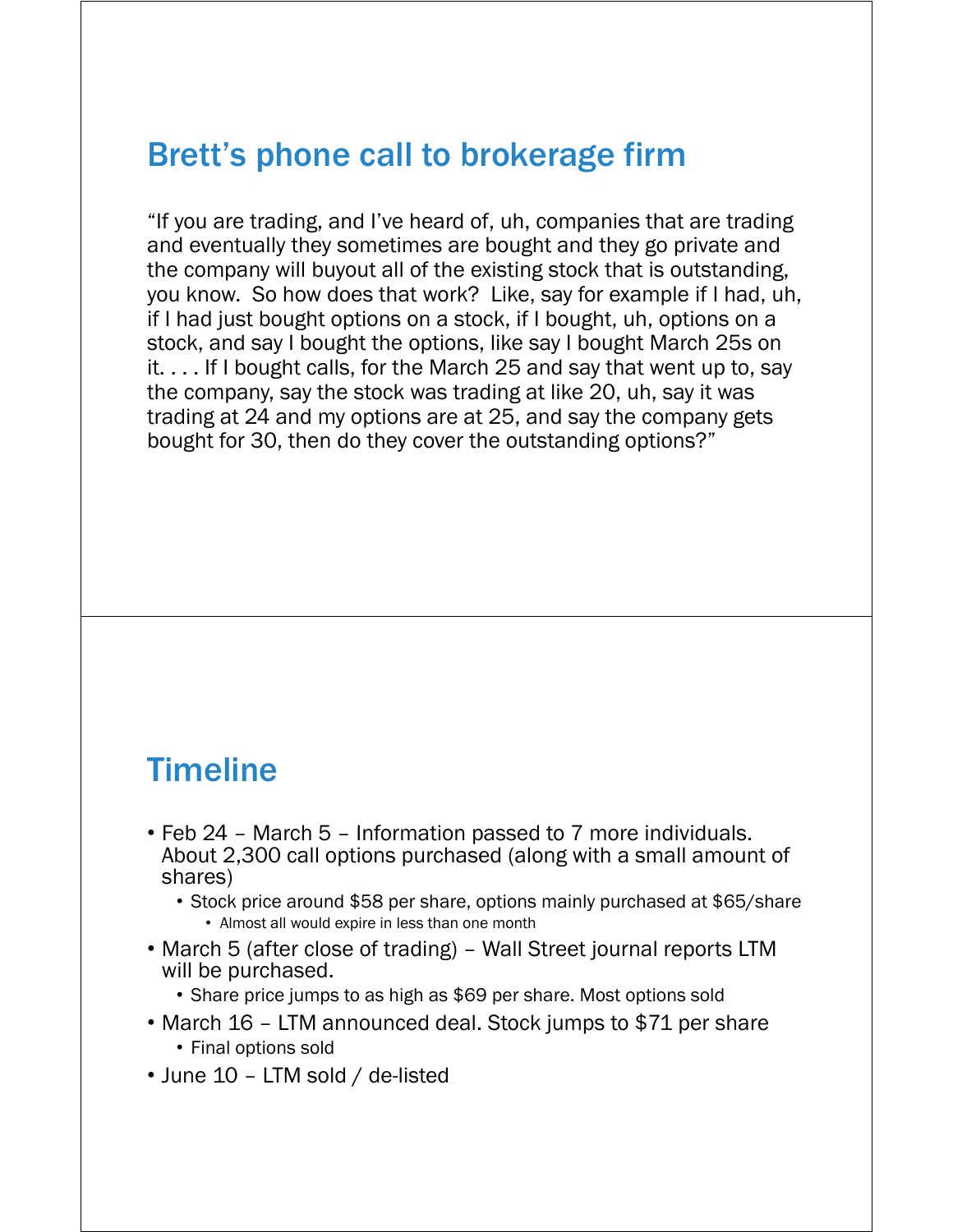## Was it worth it?

- About \$900,000 of total gains
- Fleming received \$10,000
- Beshey netted \$15,000
- The biggest profiteer was Eric Weller (over \$500,000) who didn't give his "up-line" any cash, but instead…
- 10 pounds (\$20,000) of marijuana!

### Now what?

- Shane Pled guilty to a count to commit securities fraud
	- Up to 5 years in prison / \$250,000 fine
- Future employment of all involved
	- Ages 28 to 54
- Family / personal shame and guilt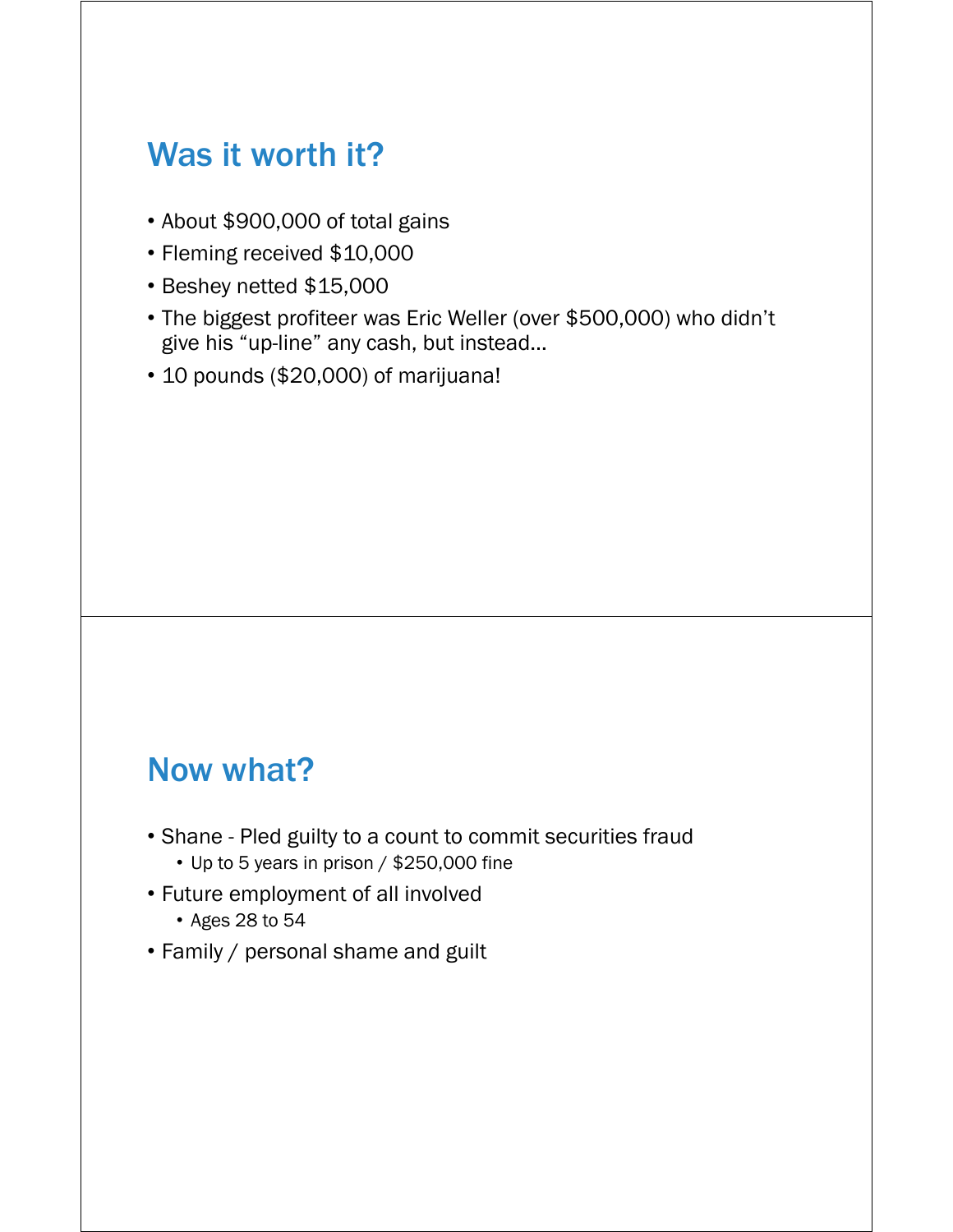## Unethical Behavior – Conflicts of Interest

27

#### Case Study

- You have been building a relationship with a potential client for the past couple of years. They finally invite you to provide them with a proposal and make it clear that your first offer better be your best offer – they don't want to haggle about price.
- You e-mail across the proposal, which is the lowest price your company will allow you to offer. You stop out at their offices a couple days later.
- The quickly say, "Your offer is close to what I am paying now. I understand you can't lower your price anymore but I'd like to give you the business." With a wink they say, "What else can you do for me?"

• What do you do?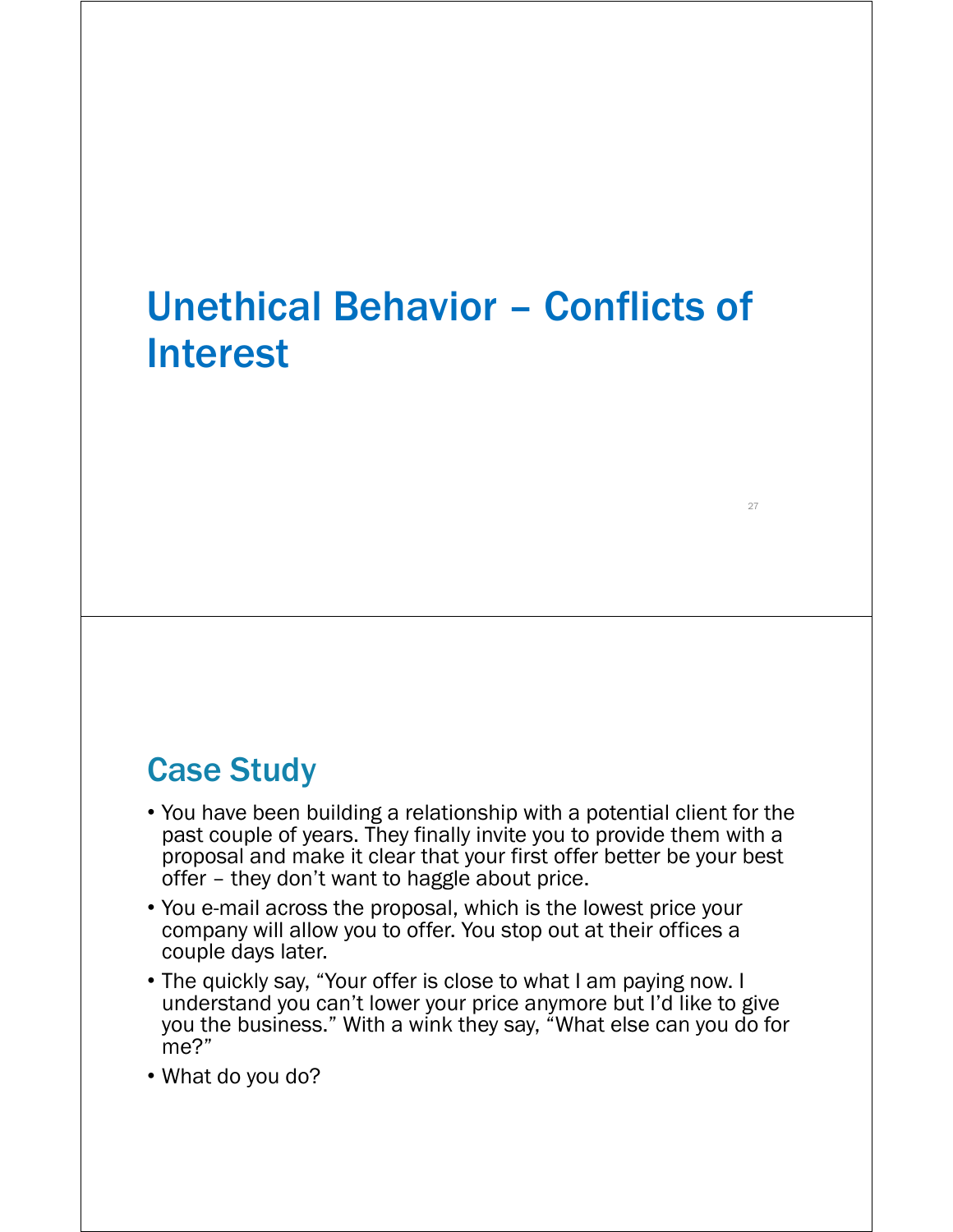## The C. Ray Nagin Case

- Background Information:
	- Born and raised in New Orleans
	- Graduated with accounting degree
	- Worked as VP for Cox Communications
		- Took large salary cut to become mayor (300%?)
- Elected mayor of New Orleans in 2002
	- Served 2 terms
	- Left the office in 2010
- Served as mayor throughout Hurricane Katrina struggles

## The C. Ray Nagin Case

- Found guilty on February 12, 2014 of 20 out of 21 counts of bribery, money laundering, and fraud
	- Awarded city projects to companies in exchange for money, goods, services (total amount found to be \$501,000)
	- Received free vacations to Hawaii, Jamaica, Chicago, Las Vegas
	- Charged extravagant meals and expenses to city credit card
- Sentenced July 9, 2014
	- Expected to serve 10 prison
	- Required to forfeit over \$500,000 to government

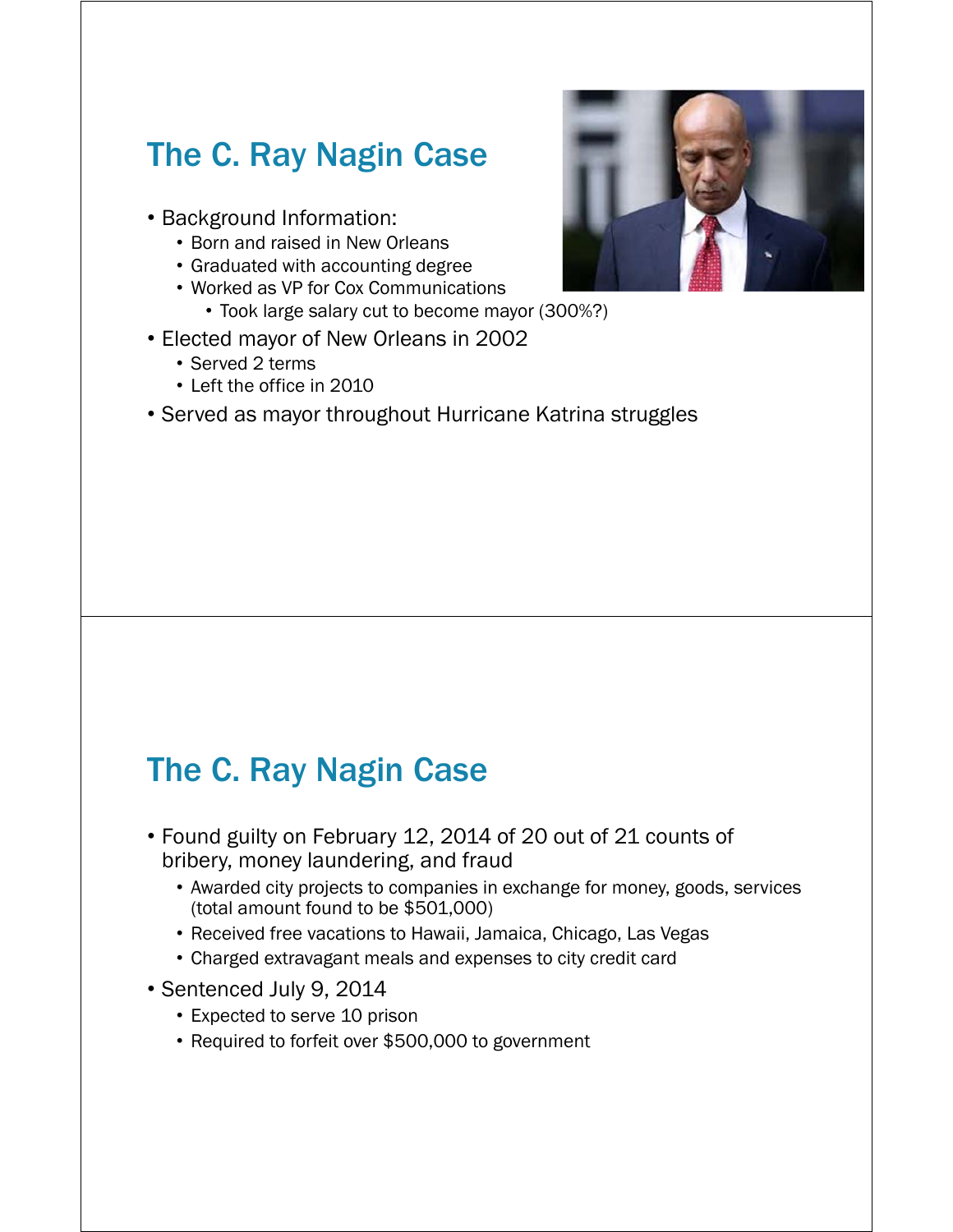## Unethical Leadership

#### Case Study

• You are in upper (but not top) management at your organization and you hope to continue to advance up the chain

- Your top manager, a superstar performer, has become increasingly "edgy"
	- Rough language
	- Jokes about employees of other genders, ethnicities, etc.
	- Comments of a sexual nature
- You have dropped some subtle hints that the manager should tone it down
- Their reply, "Maybe I should go somewhere I am more welcome."
- This manager's strong performance has greatly helped your own performance metrics and has you positioned for your next promotion
- What do you do?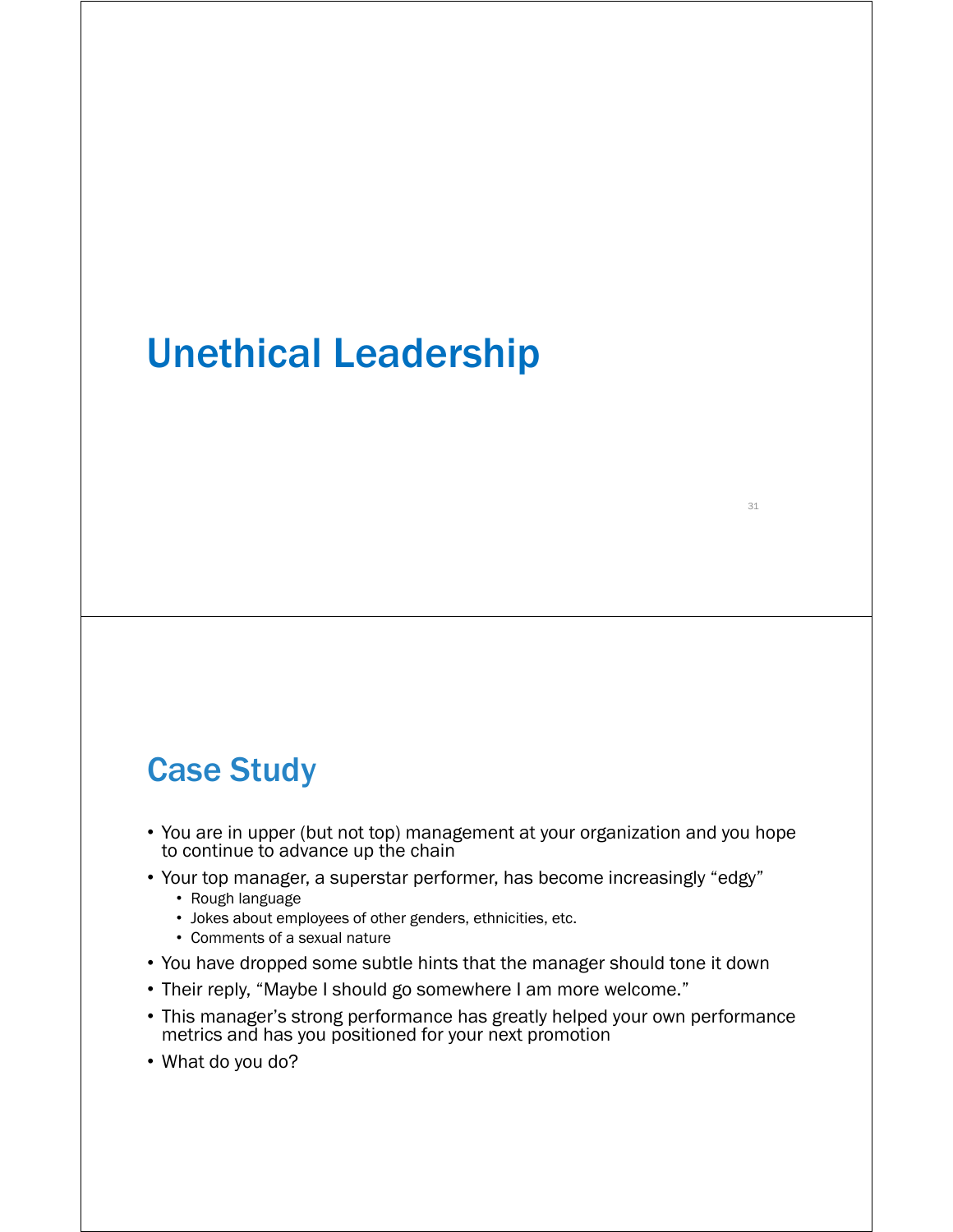## Uber – Initial Success

- 2009 Founded
- 2016 \$4 billion revenue, \$69 billion valuation



#### The Infamous "Miami E-mail"

#### From: Travis Kalanick

Date: Friday, October 25, 2013 Subject: 九 Info: URGENT, URGENT - READ THIS NOW OR ELSE !!!!! To: Uber Team

Hey guys, I wanted to get some important information out there. I've put together a Q&A that we can use when other folks ask what we're doing here, and have some DOs and DON'Ts for our time here in Miami.

You better read this or I'll kick you're  $a^{**}$ .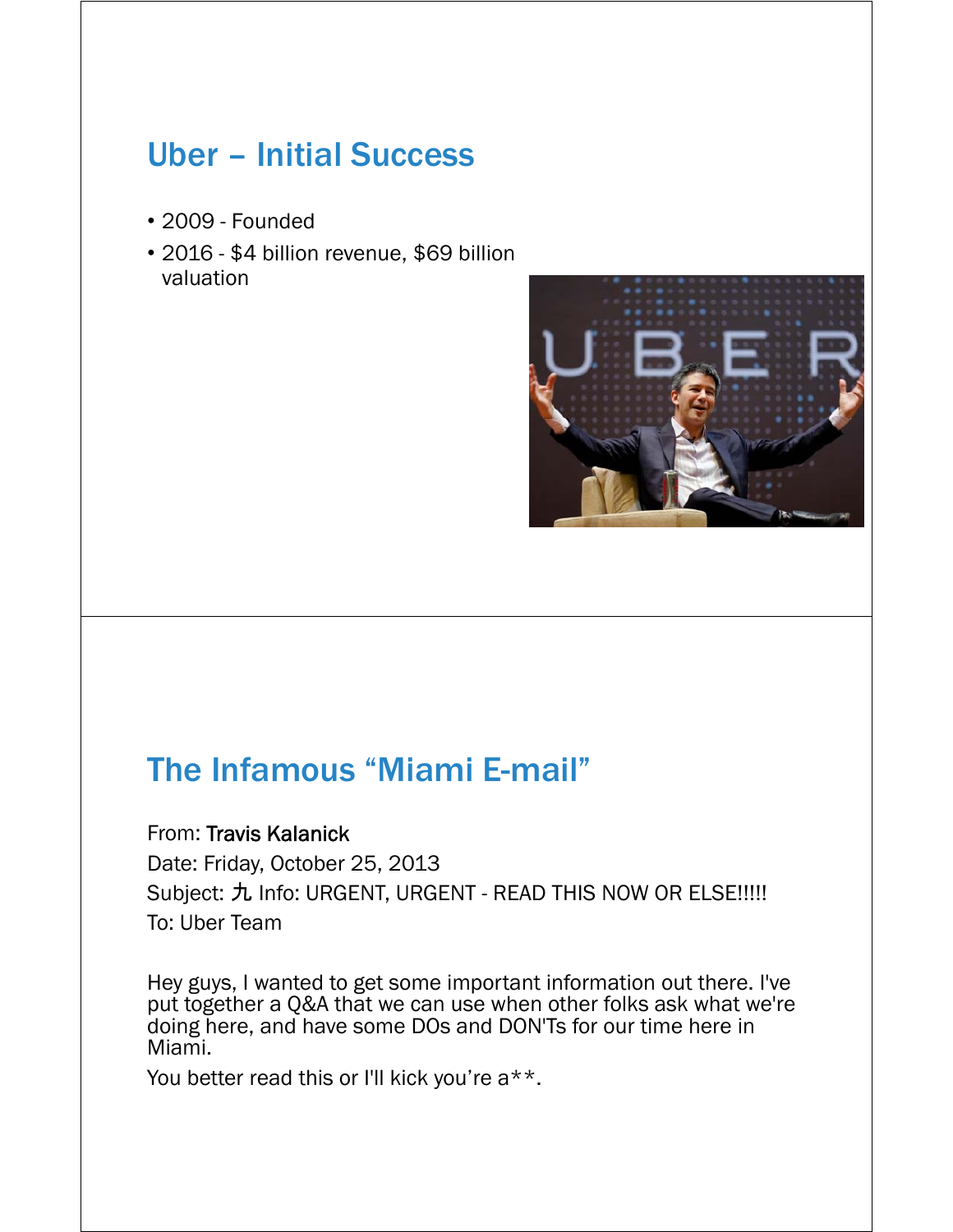## The Infamous "Miami E-mail"

• I have gotten a list of concerns from the legal department. I have translated these concerns into a clear set of common sense guidelines. I've also added a few items of my own.

#### The Infamous "Miami E-mail" DON'T's

1) No lives should begin or end at  $\hbar$ 

2) We do not have a budget to bail anyone out of jail. Don't be that guy. #CLM

3) Do not throw large kegs off of tall buildings. Please talk to Ryan McKillen and Amos Barreto for specific insights on this topic.

4) TBA

5) Drugs and narcotics will not be tolerated unless you have the appropriate medicinal licensing.

6) There will be a \$200 puke charge for any public displays on the Shore Club premises. Shore Club will be required to send pictures as proof.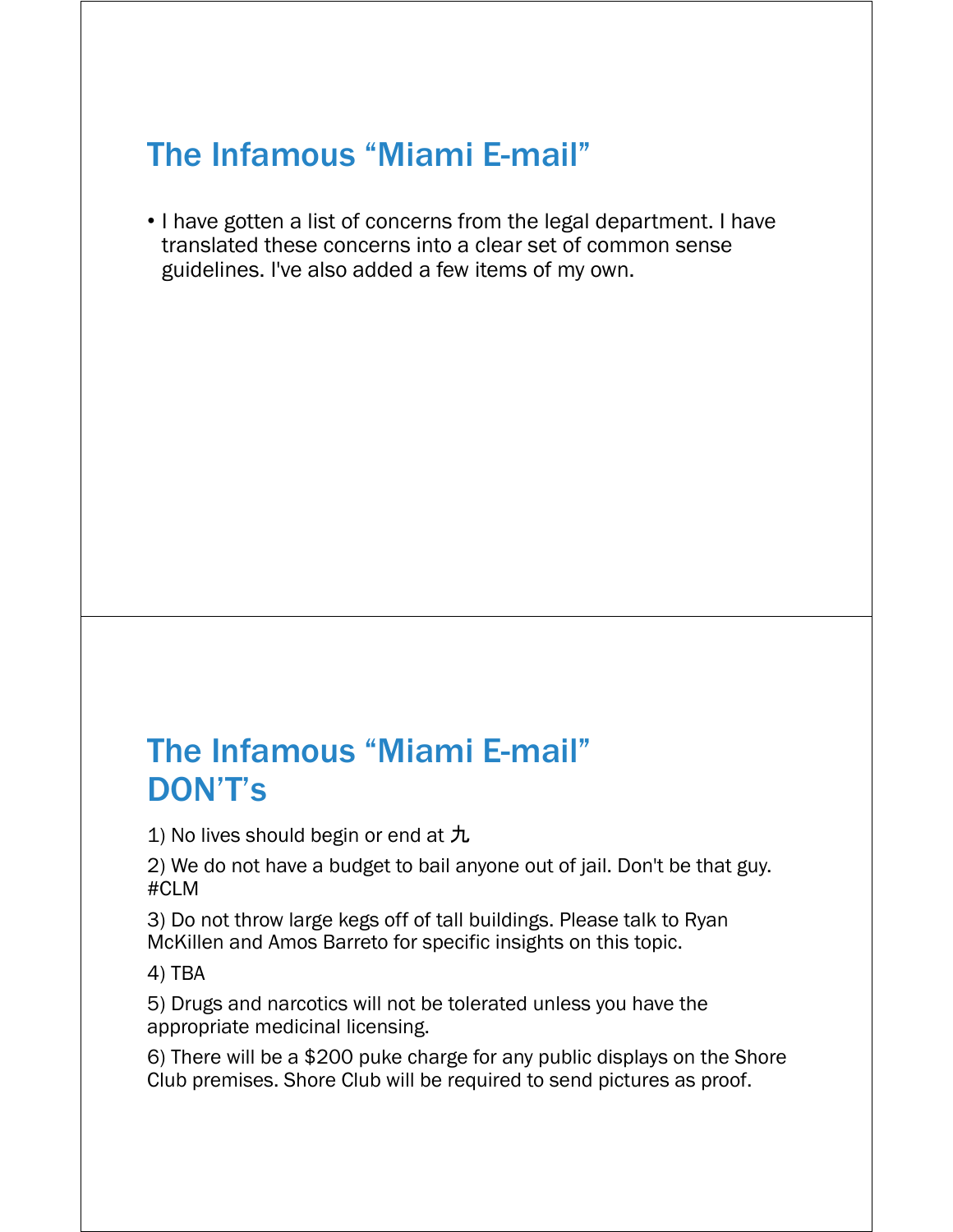### The Infamous "Miami E-mail" DON'T's

7) DO NOT TALK TO PRESS. Send all press inquiries to Andrew anoyes@uber.com Additionally, stay vigilant about making sure people don't infiltrate our event. If and when you find yourself talking to a non-Uber (look for the wristband), keep confidential stuff confidential... no rev figures, driver figures, trip figures... don't talk about internal process, and don't talk about initiatives that have not already launched.

#### The Infamous "Miami E-mail" DON'T's

4) Do not have sex with another employee UNLESS a) you have asked that person for that privilege and they have responded with an emphatic "YES! I will have sex with you" AND b) the two (or more) of you do not work in the same chain of command. Yes, that means that Travis will be celibate on this trip. #CEOLife #FML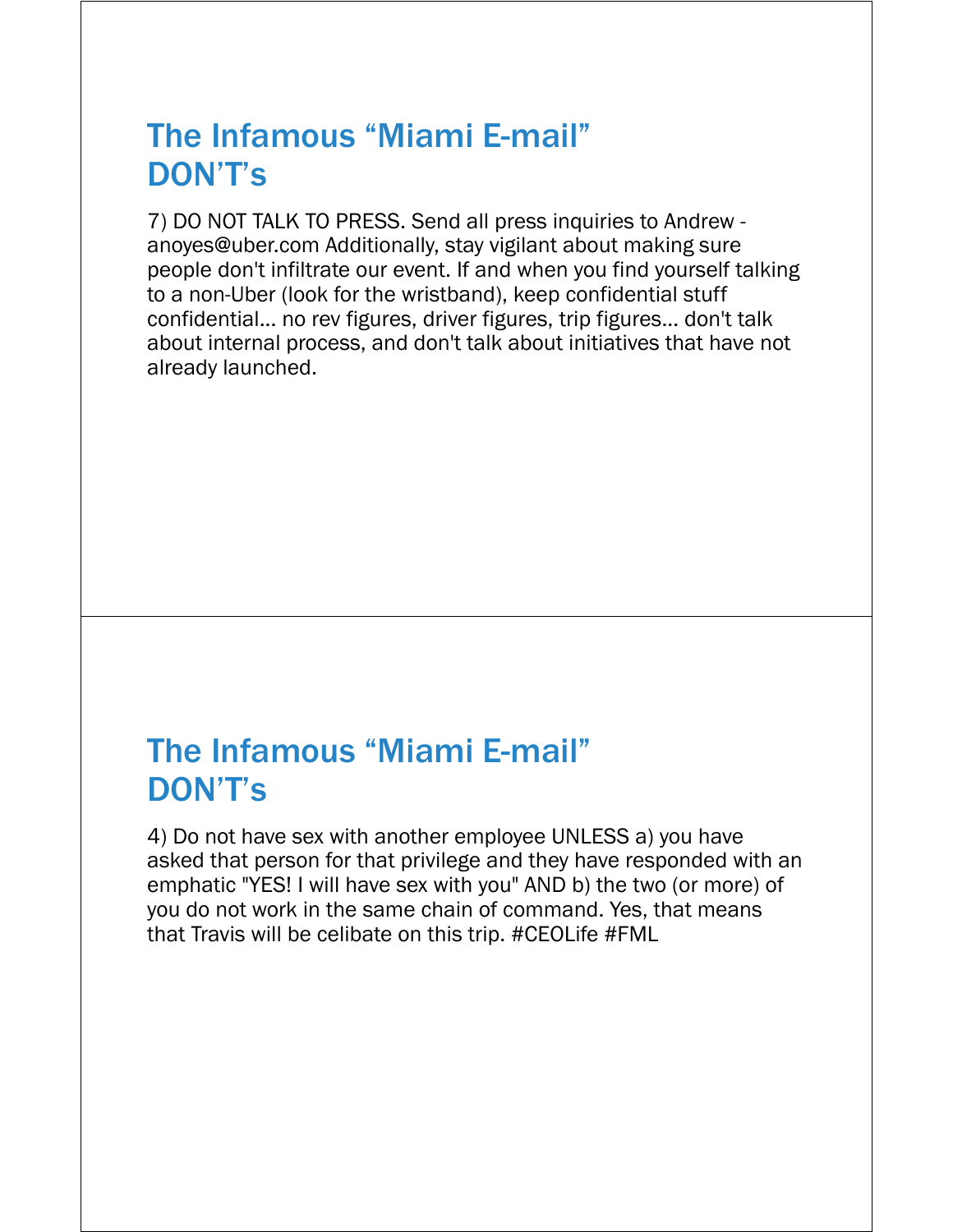#### Uber – Recent Concerns

- Feb 19, 2017 Blogpost discussing sexual harassment
	- Perhaps not taken seriously when reported to management
- Feb 28, 2017 Dashcam video of CEO arguing with driver
- June 6, 2017 Uber fires 20 employs when investigation reveals harassment
- June 8, 2017 Miami E-mail surfaces (sent October 2013)
- June 20, 2017 CEO resigns
- Investors cut valuations by 15%

## An Ethical Example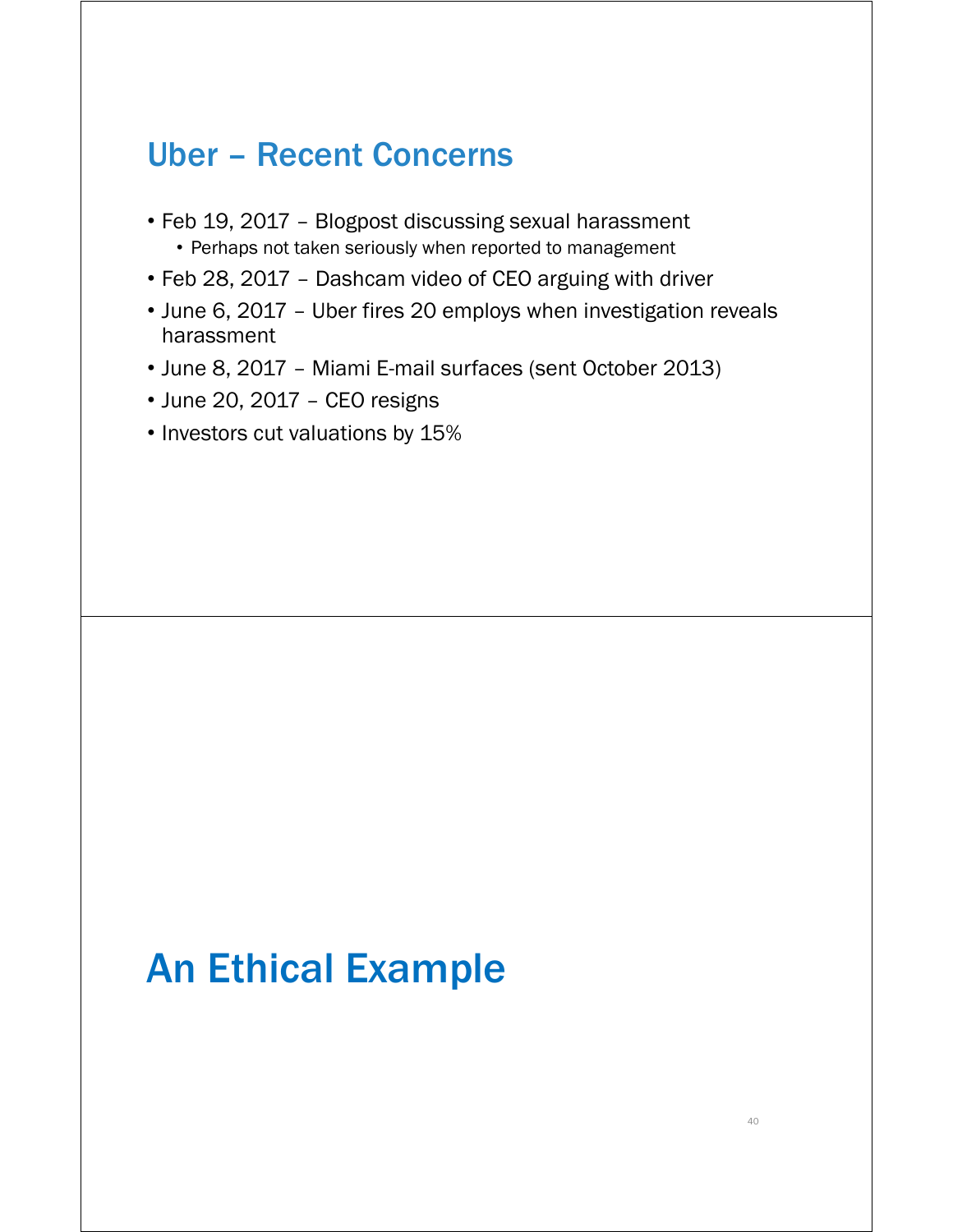## Costco vs. Wal-Mart Survey

- Do you consider one of the companies to be more ethical than the other?
- All things being equal (distance, memberships, etc.), which store would you prefer to shop at?

#### Costco/Wal-Mart leadership styles

Costco has certain extra costs:

- Pays employees more
- Pays additional in benefits:
	- Health insurance and 401(k)
- Promotes from within 98% of the time

But, Costco has certain benefits:

- Lower employee turnover,
- Lower inventory shrinkage,
- And…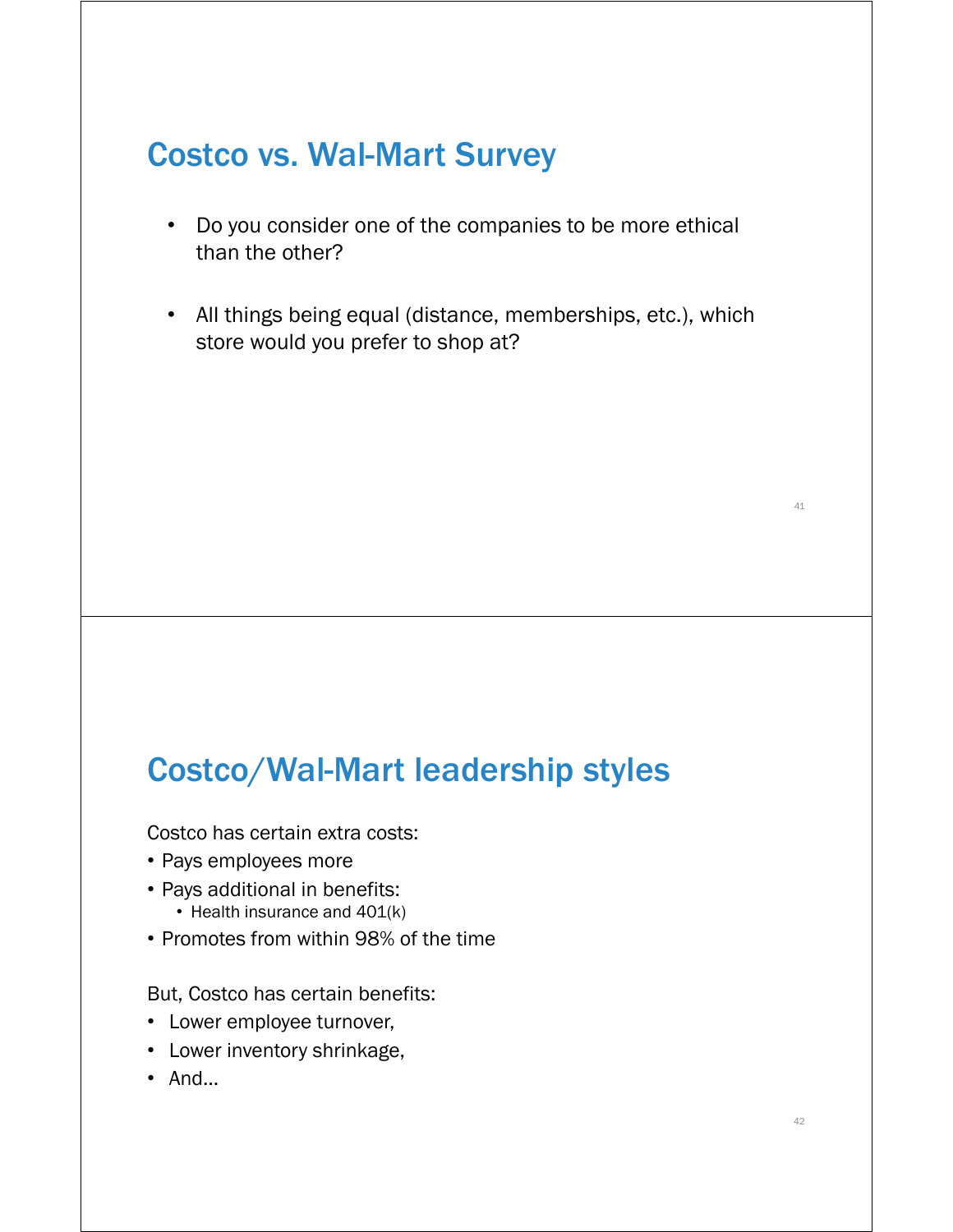#### Costco/Wal-Mart leadership styles

- Revenues past 4 years Costco up 23% Wal-Mart up 4%
- EPS past 4 years: Costco up 31% Wal-Mart down 13%
- Total shareholder return past 5 years Costco up 89% Wal-Mart up 38%

Costco/Wal-Mart leadership styles

- Survey not scientific Boz's Facebook friends
- 59 replies
	- 20 women, 39 men
	- 34 and under 25
	- 35 and older 34
- Do you consider CostCo to be more ethical than Wal-Mart?
	- Yes, very much so 25
	- Yes, somewhat 12
	- They are about the same 6
	- I haven't thought about it 16
- 63% of people think CostCo is more ethical, including 86% who have considered the issue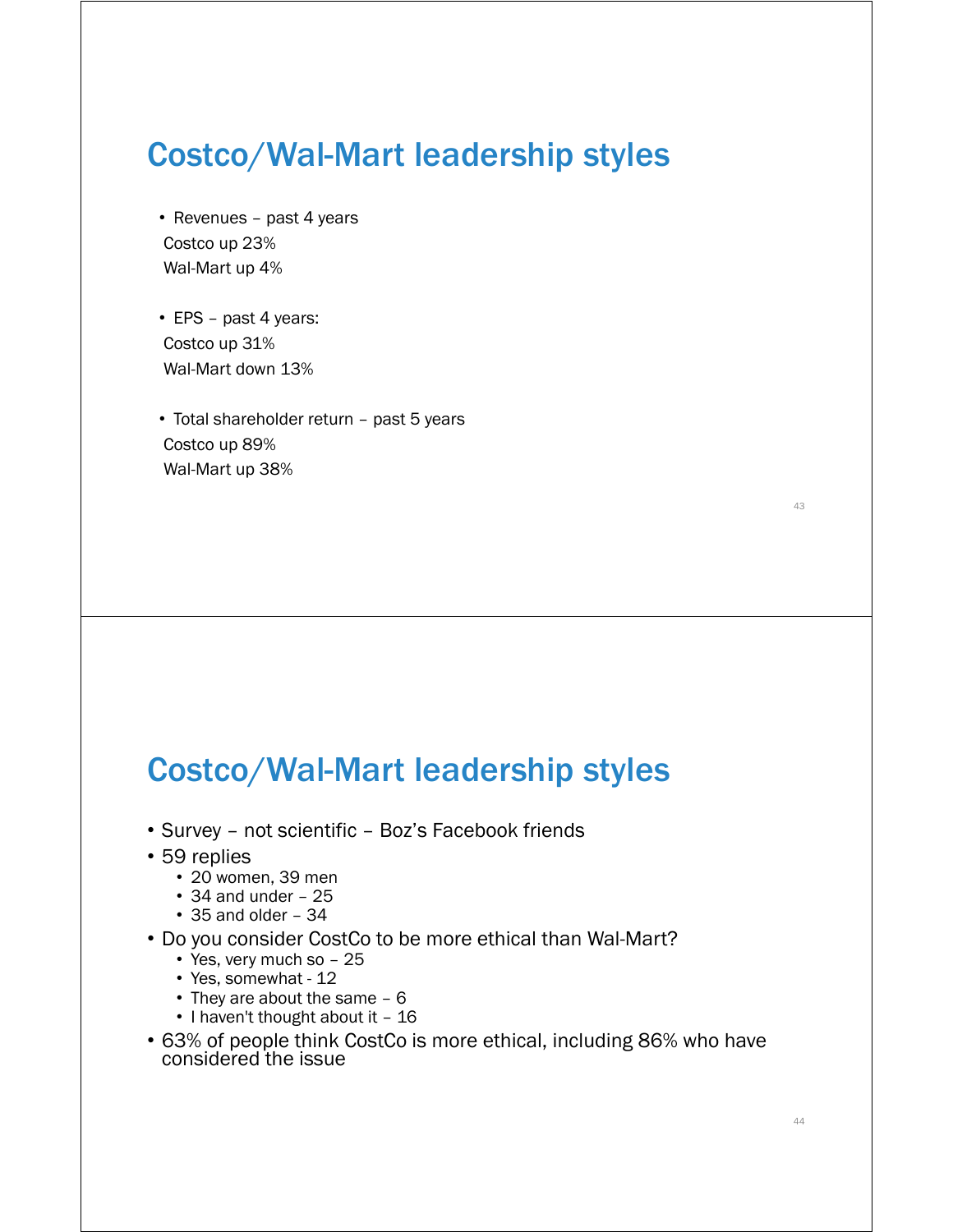## Costco/Wal-Mart leadership styles All things being equal…

Gender

• No significant differences

Younger individuals

- Much more likely to have considered it
- None would go to Wal-Mart

45

# An Ethical Leader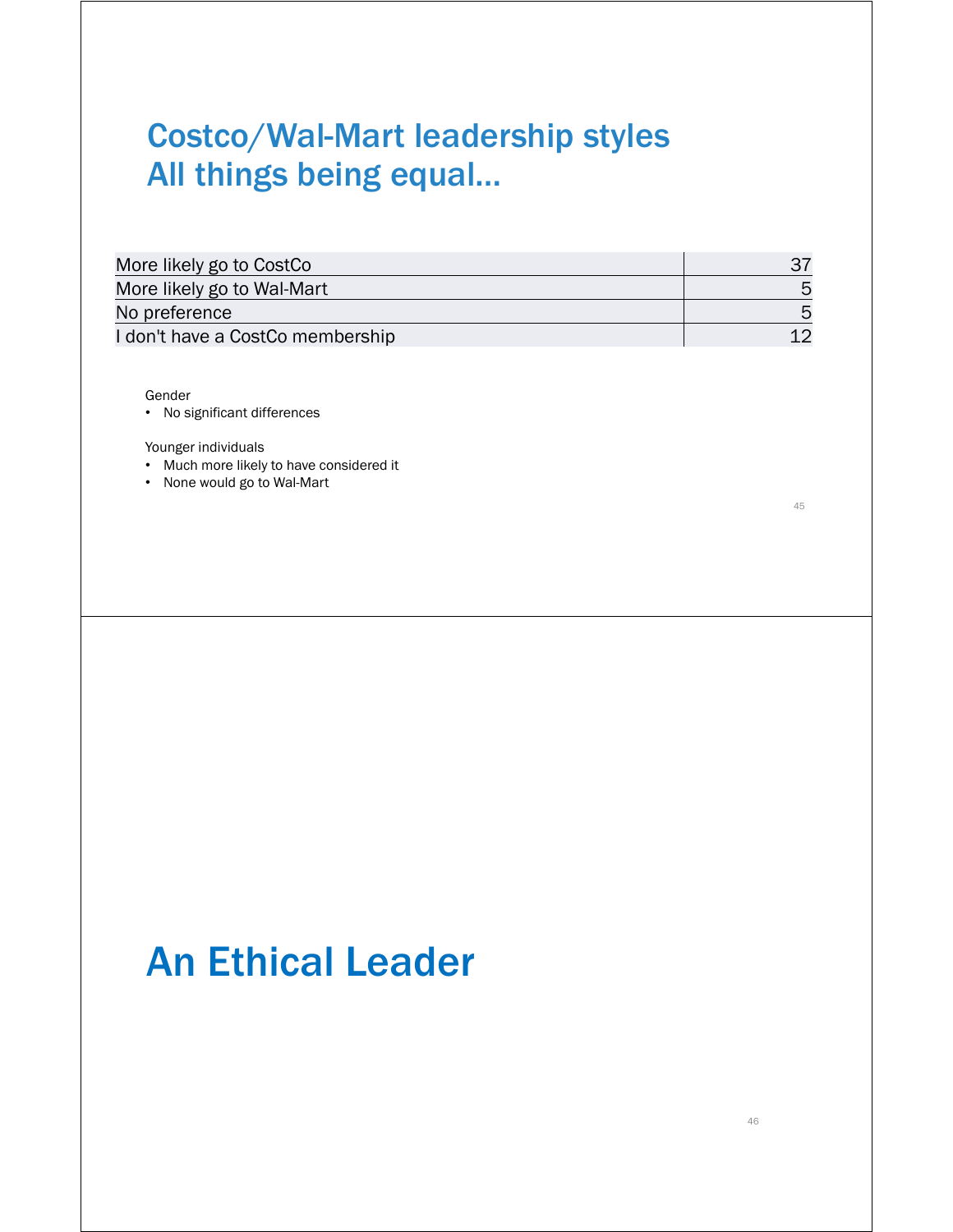## Indra Nooyi Chair and CEO of PepsiCo

- Born and raised in India
- Undergrad in India / Master's from Yale in 1980
- Joined PepsiCo in 1994 as a Senior VP of Strategic Planning
- Became CFO, then President, then Chair and CEO in 2006
- How many of the Fortune 500 CEO's are women?



47

# Another Ethical Leader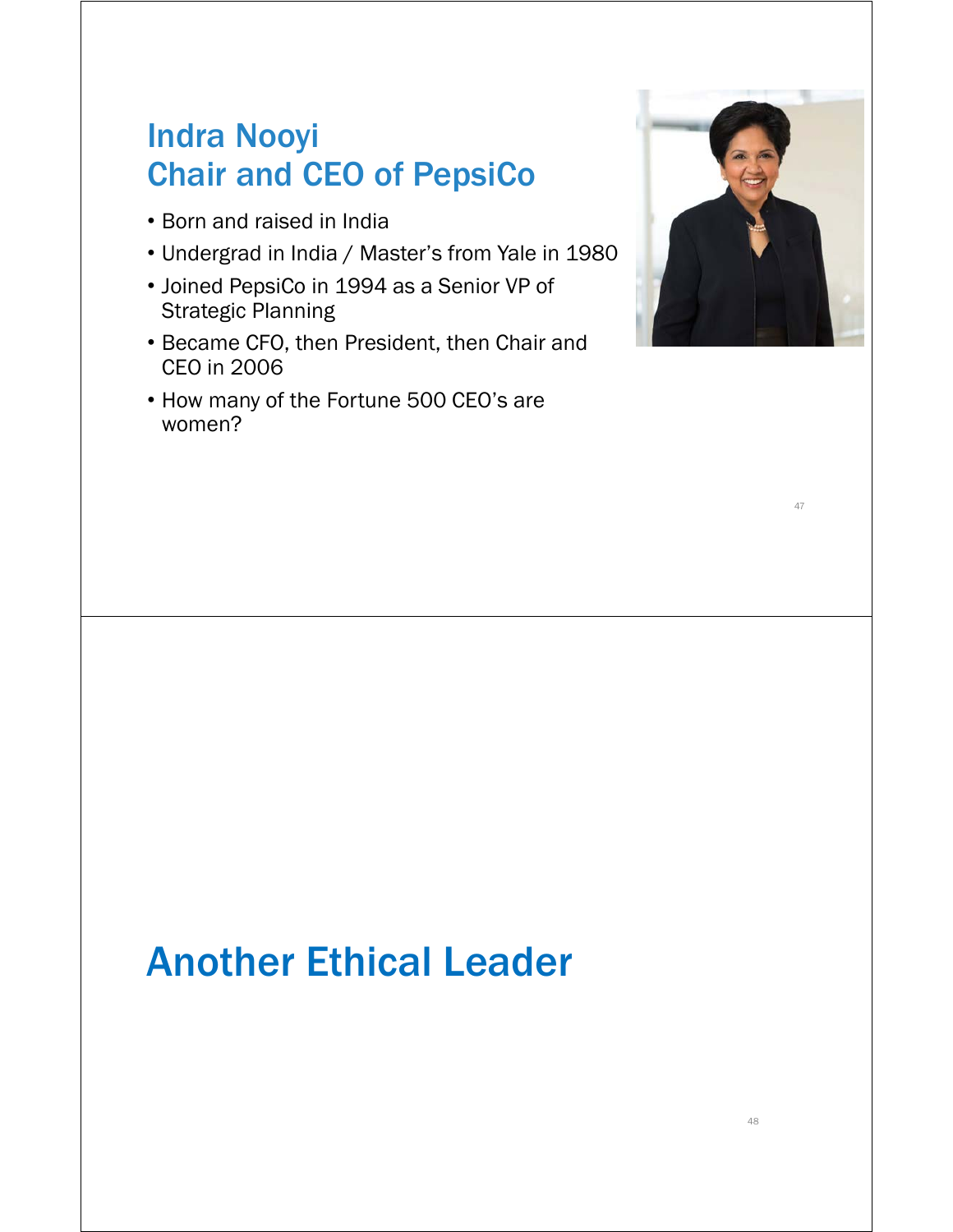## John Gagliardi

- 70 years as a head football coach
	- 489 wins Most winning coach in college football history
	- 4 national championships
	- 3,000 players coached
- 64 years as a professor
	- Theory of Coaching Football
	- Leadership Lessons



### Practice the Golden Rule – Application to Business Ethics

John

- Interest in Others
- Temperament
- Water, Contact in practice

Business Professionals

- Make (some) time for everyone
- Dealings with clients/vendors
- Flexibility (with accountability)
- Evaluations / Feedback

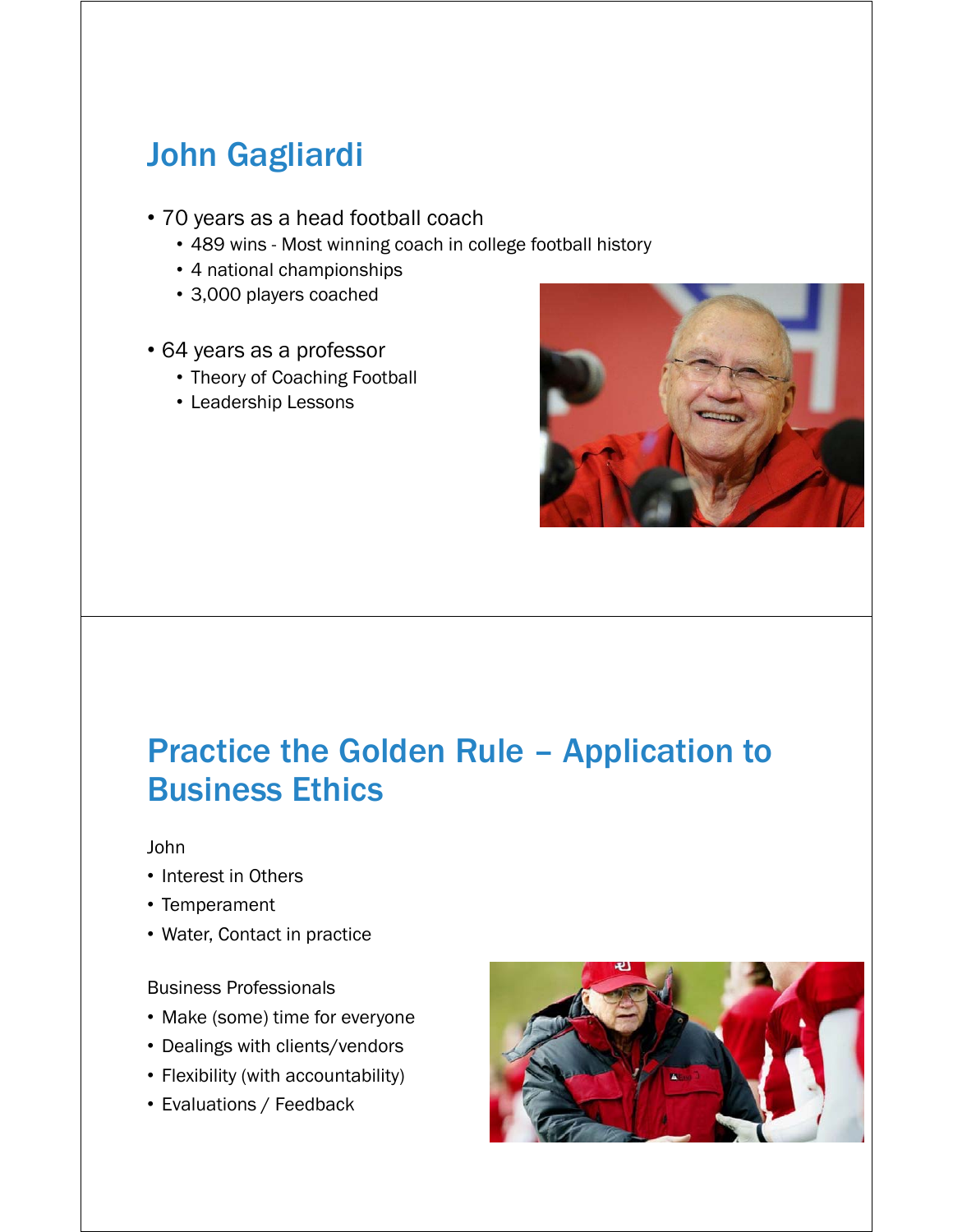# Benefits of Ethical Leadership

51

#### What do the following 18 companies have in common?

| <b>Kao Corporation</b>          |  |
|---------------------------------|--|
| Marriott International, Inc.    |  |
| Milliken & Company              |  |
| PepsiCo, Inc.                   |  |
| <b>Premier Inc.</b>             |  |
| <b>Starbucks Coffee Company</b> |  |
| <b>Symantec Corporation</b>     |  |
| Texas Instruments Incorporated  |  |
| <b>Xerox Corporation</b>        |  |
|                                 |  |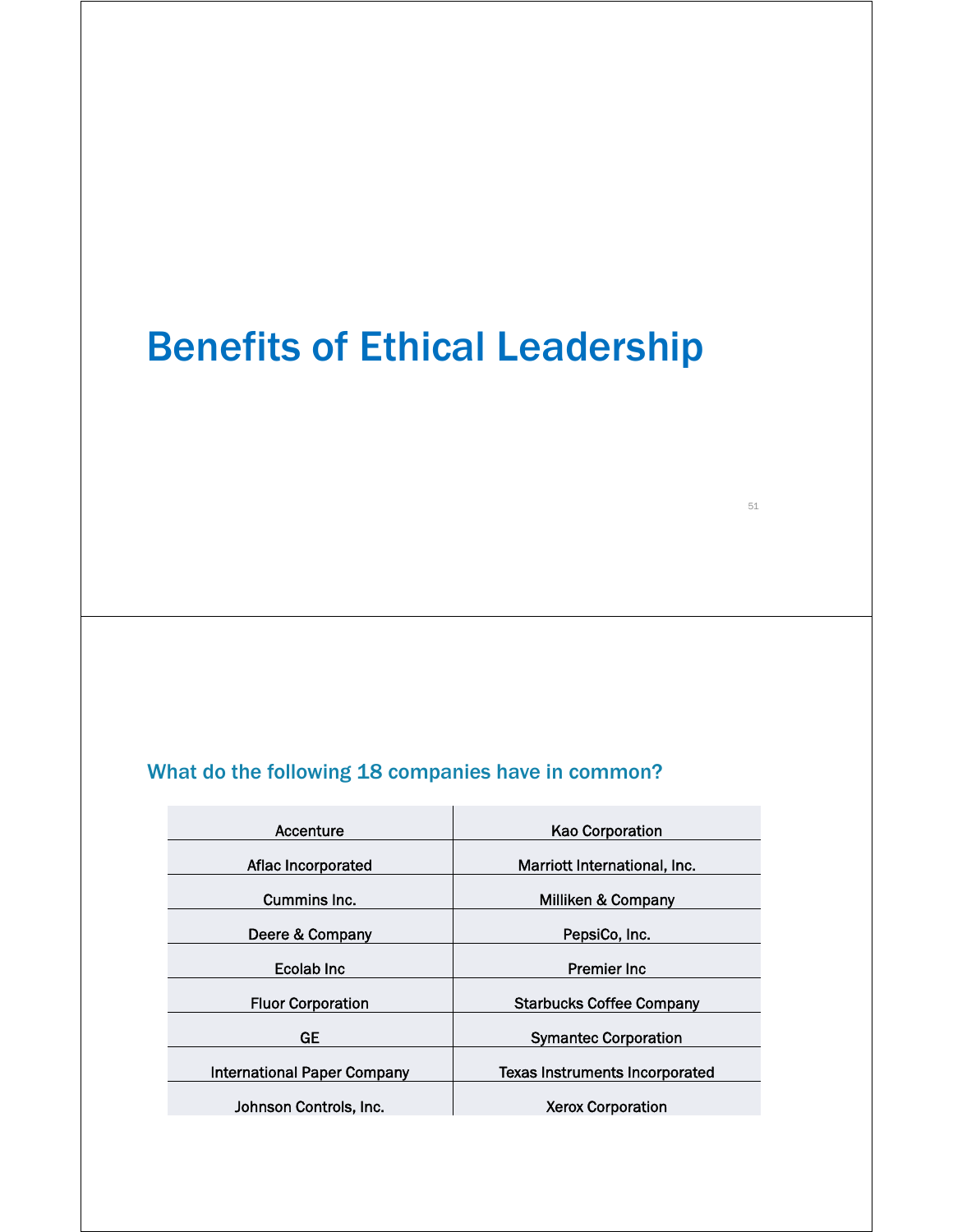• 11 or 12 of the past 12 years



#### Investment returns

- 10 year compounded annual total growth of S&P 500 Index?
- 8.5%
- Median 10 year compounded annual growth of "ethical" companies?
- 10.3%

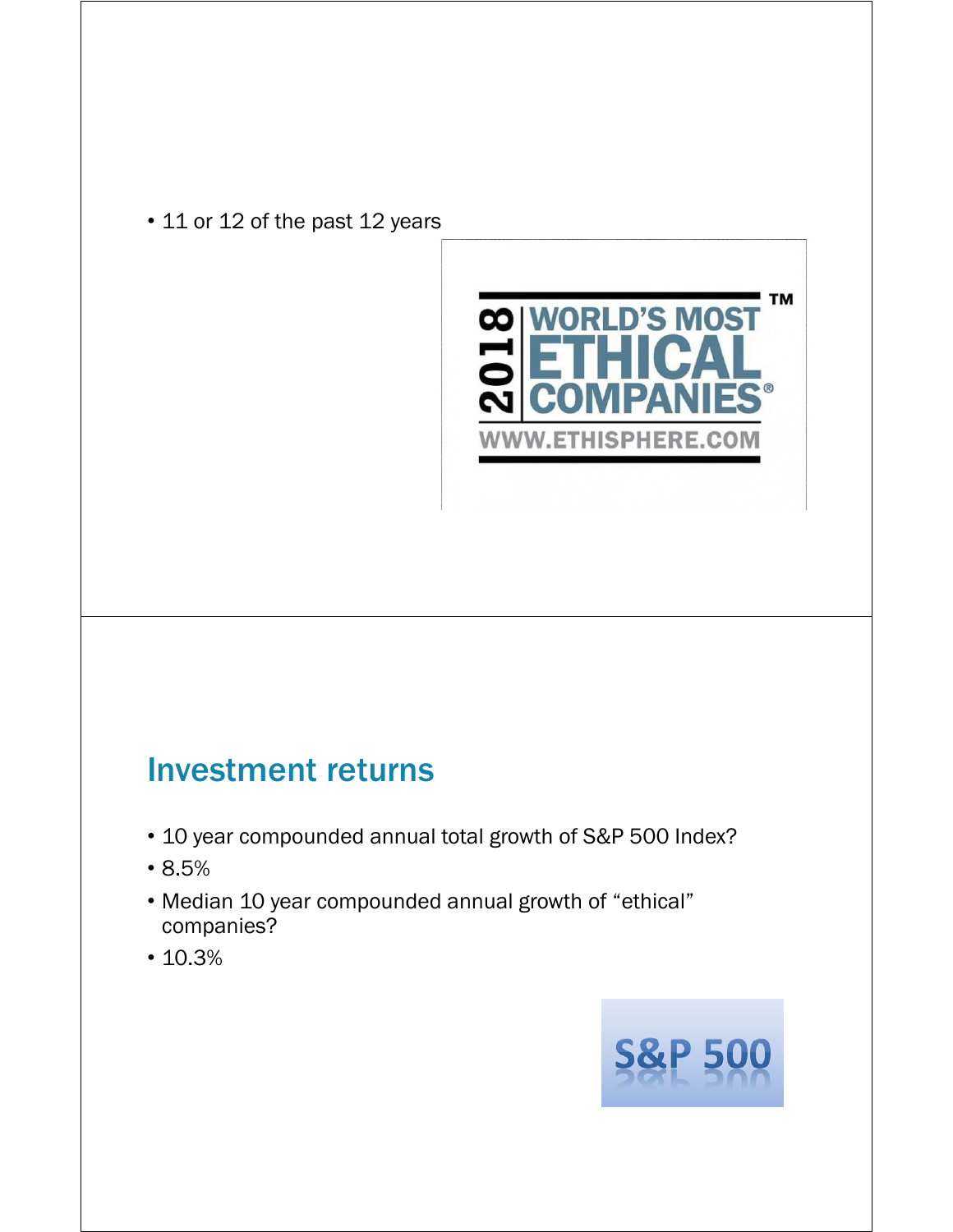## Questions to consider

- Is your direct supervisor very ethical?
- Is senior leadership at your organization very ethical?
- Do you love your job?
- Do you plan to stay at your company for a long time?
- Do you work hard for your company?

#### Survey Results - General

|                          | Senior leadership is<br>very ethical | Direct supervisor(s) is very<br>ethical |
|--------------------------|--------------------------------------|-----------------------------------------|
| <b>Strongly disagree</b> | 2%                                   | 1%                                      |
| <b>Disagree</b>          | 1%                                   | 0%                                      |
| <b>Neutral</b>           | 4%                                   | 5%                                      |
| Agree                    | 36%                                  | 29%                                     |
| <b>Strongly agree</b>    | 58%                                  | 65%                                     |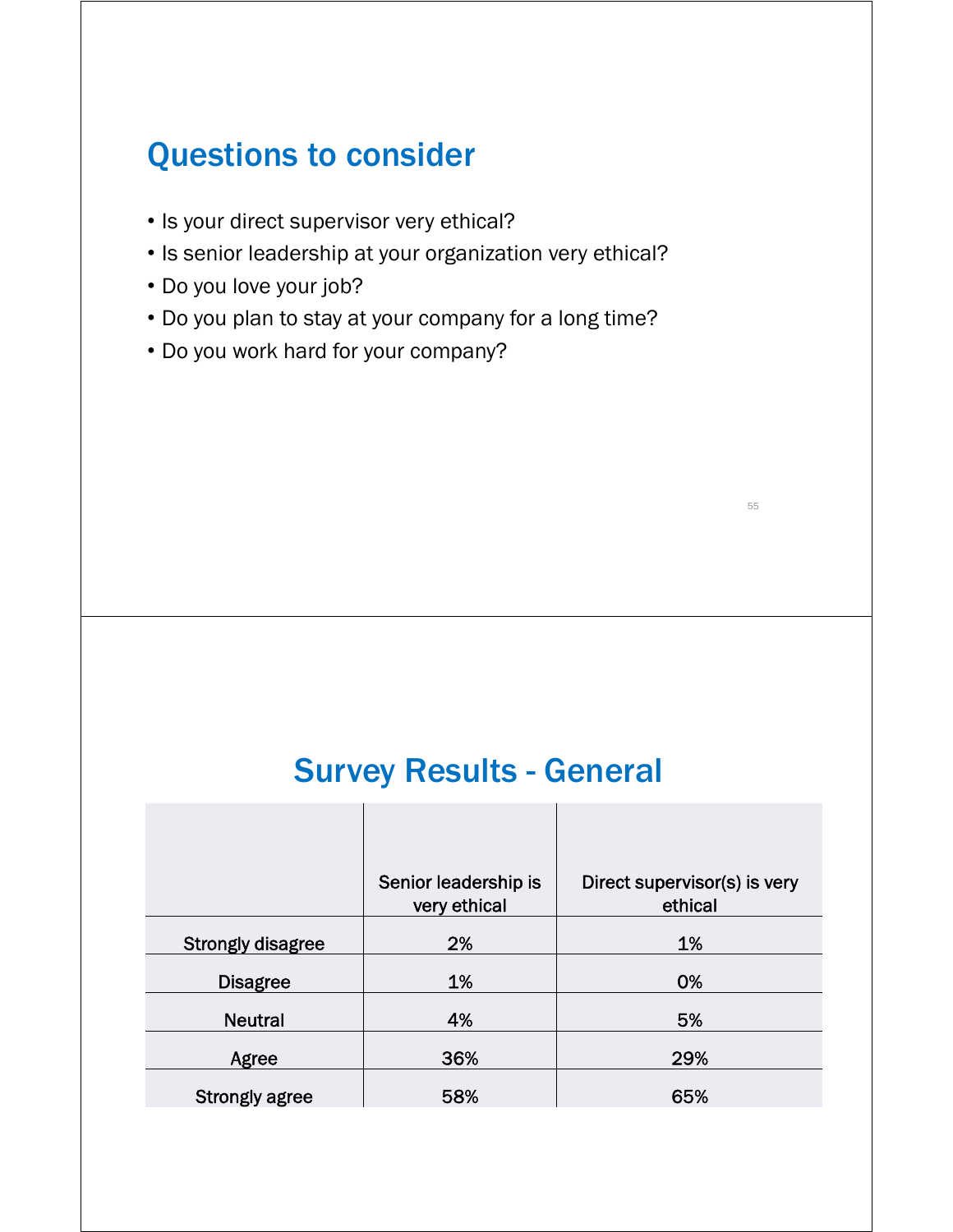## Survey Results - Details

| Senior leadership is<br>very ethical | I love my<br>job | I plan to stay<br>at my company<br>for a long time | I work very<br>hard for my<br>company |
|--------------------------------------|------------------|----------------------------------------------------|---------------------------------------|
|                                      |                  |                                                    |                                       |
| Neutral, disagree, or                |                  |                                                    |                                       |
| strongly disagree                    | 3.1              | 3.1                                                | 4.0                                   |
|                                      |                  |                                                    |                                       |
| Agree                                | 3.8              | 3.6                                                | 4.4                                   |
|                                      |                  |                                                    |                                       |
| <b>Strongly agree</b>                | 4.4              | 4.3                                                | 4.7                                   |

## Survey Results - Details

| My direct<br>supervisor(s) is very<br>ethical | I love my<br>job | I plan to stay<br>at my company<br>for a long time | I work very<br>hard for my<br>company |
|-----------------------------------------------|------------------|----------------------------------------------------|---------------------------------------|
|                                               |                  |                                                    |                                       |
| Neutral, disagree, or<br>strongly disagree    | 3.4              | 2.9                                                | 3.9                                   |
|                                               |                  |                                                    |                                       |
| Agree                                         | 3.6              | 3.6                                                | 4.4                                   |
| <b>Strongly agree</b>                         | 4.3              | 4.3                                                | 4.7                                   |